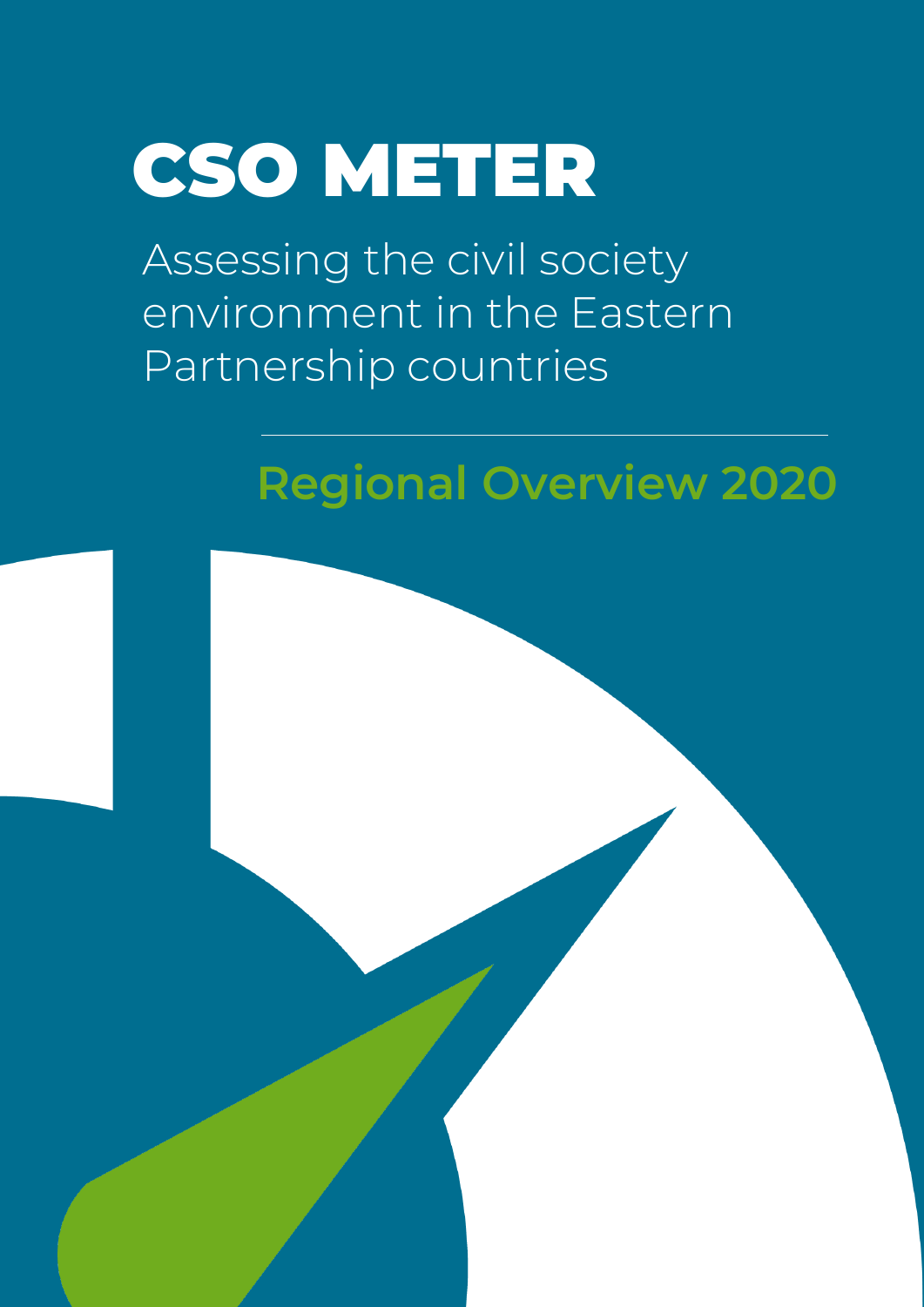

*Monitoring Progress, Empowering Action*





**CONSULTING** 







#### Summary report on the findings and recommendations from the analysis of the state of the CSO environment in Armenia, Azerbaijan, Belarus, Georgia, Moldova and Ukraine

Lead Authors: Simona Ognenovska, Luben Panov and Eszter Hartay

With contributions from: Civil Society Institute (CSI), MG Consulting LLC, Assembly of Pro-Democratic NGOs, Legal Transformation Center (LAWTREND), Promo-LEX Association, Transparency International Anti-corruption Center (TIAC) and the Ukrainian Center for Independent Political Research (UCIPR)

ECNL and its partners would like to thank the European Union for the support and guidance provided to this initiative.

December 2020

The European Center for Not-for-Profit Law (ECNL) is a leading European resource and research centre in the field of policies and laws affecting civil society. ECNL supports the creation of environments in which people can organise freely and jointly shape and contribute to the development of societies. ECNL's activities help to build conditions that enable civil society organisations to operate independently, be financially sustainable, have strong governance, engage in policy and mobilise public support. Beyond shaping policies and advocating for an enabling environment for civil society, ECNL empowers local stakeholders, monitors the implementation of tools and mechanisms, and creates a knowledge base through research and analysis.

Copyright © 2020 by ECNL, TIAC, MG Consulting LLC, Assembly of Pro-Democratic NGOs, LAWTREND, CSI, Promo-LEX Association, UCIPR. All rights reserved.

This publication was produced with the financial support of the European Union. Its contents are the sole responsibility of ECNL Stichting and its partners: Transparency International Anti-Corruption Center Armenia; MG Consulting LLC; Assembly of Pro-Democratic NGOs in collaboration with Legal Transformation Center (LAWTREND); Civil Society Institute (CSI); Promo-LEX Association; and the Ukrainian Center for Independent Political Research (UCIPR) and do not necessarily reflect the views of the European Union.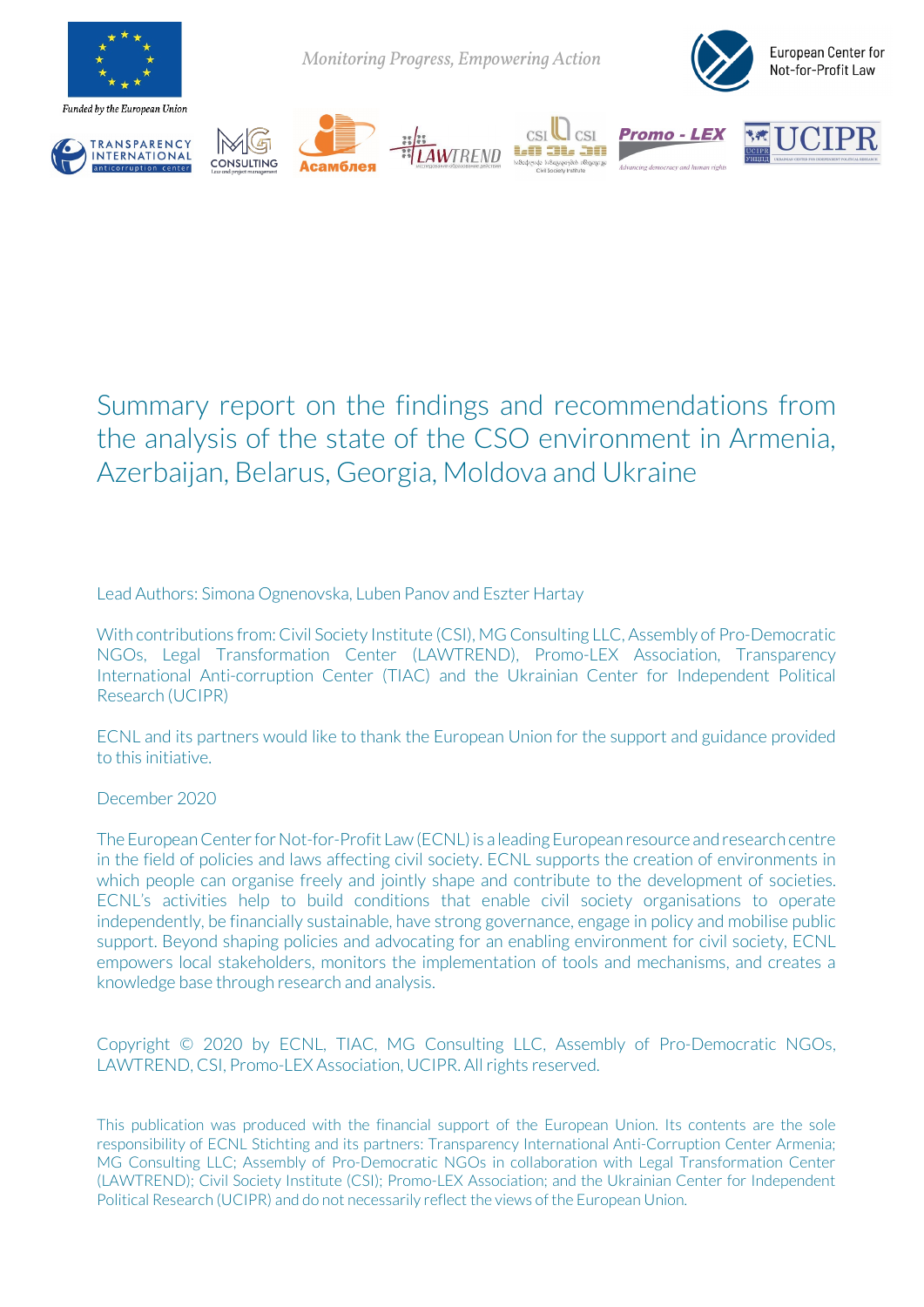



### **TABLE OF**  CONTENTS

| ii. General Trends and Developments 8 |  |
|---------------------------------------|--|
|                                       |  |
| iv. Conclusions and Recommendations25 |  |
| v. Methodology and Background         |  |

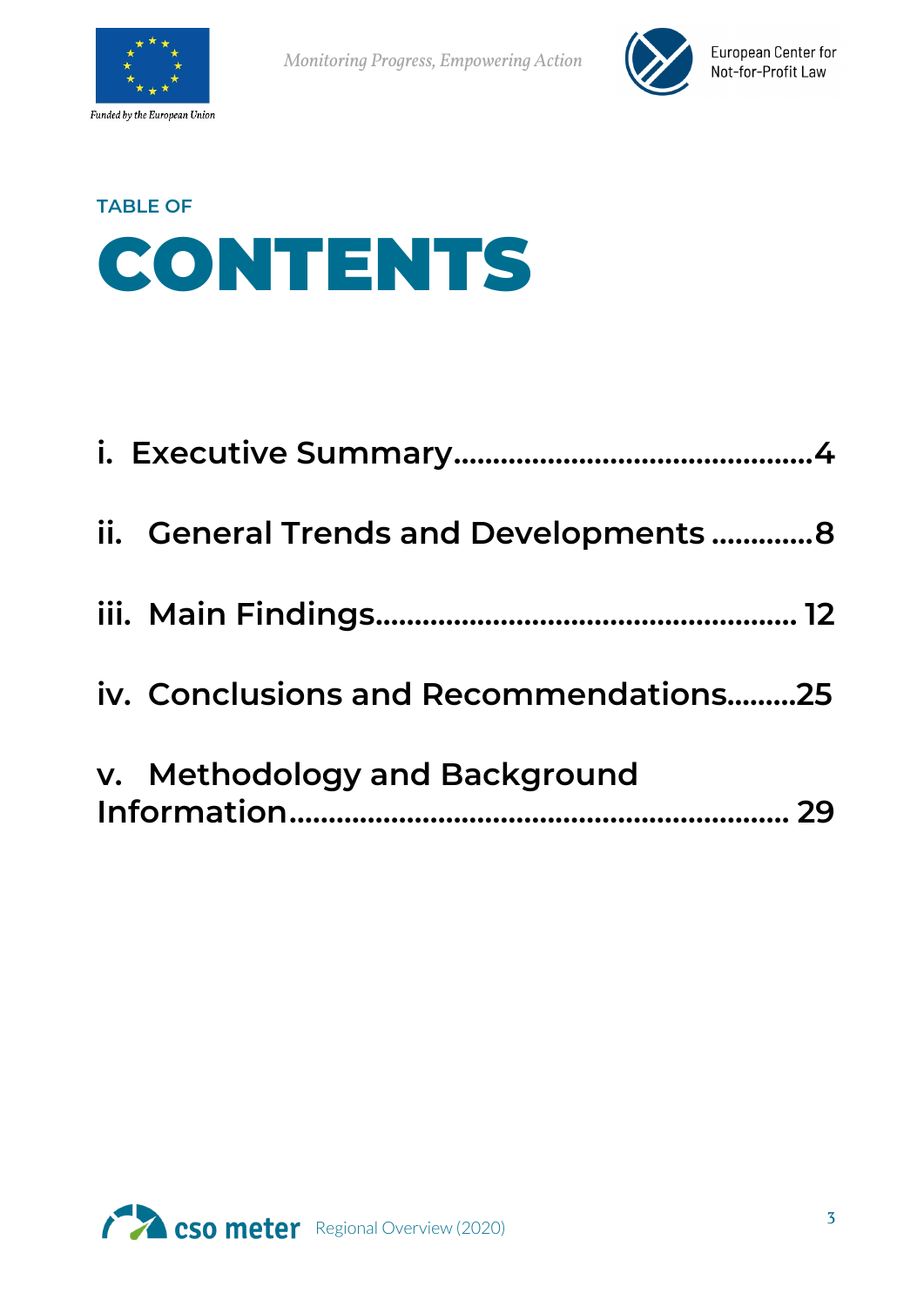



### ABBREVIATIONS

<span id="page-3-0"></span>

| AI           | Artificial Intelligence                              |
|--------------|------------------------------------------------------|
| AML/CTF      | Anti-money Laundering/Counter-terrorist financing    |
| <b>CAHAI</b> | Ad hoc Committee on Artificial Intelligence          |
| CSO(s)       | Civil Society Organisation(s)                        |
| EaP          | Eastern Partnership                                  |
| <b>ECHR</b>  | European Convention on Human Rights                  |
| EU           | European Union                                       |
| <b>GONGO</b> | Government-organized non-governmental organisation   |
| <b>NCO</b>   | Noncommercial Organisation                           |
| <b>NGO</b>   | Non-governmental Organisation                        |
| OGP          | Open Government Partnership                          |
| <b>OSCE</b>  | Organization for Security and Co-operation in Europe |
| <b>RIA</b>   | <b>Regulatory Impact Assessment</b>                  |
| <b>UBO</b>   | Ultimate Beneficial Owner                            |
| <b>UN</b>    | <b>United Nations</b>                                |
|              |                                                      |

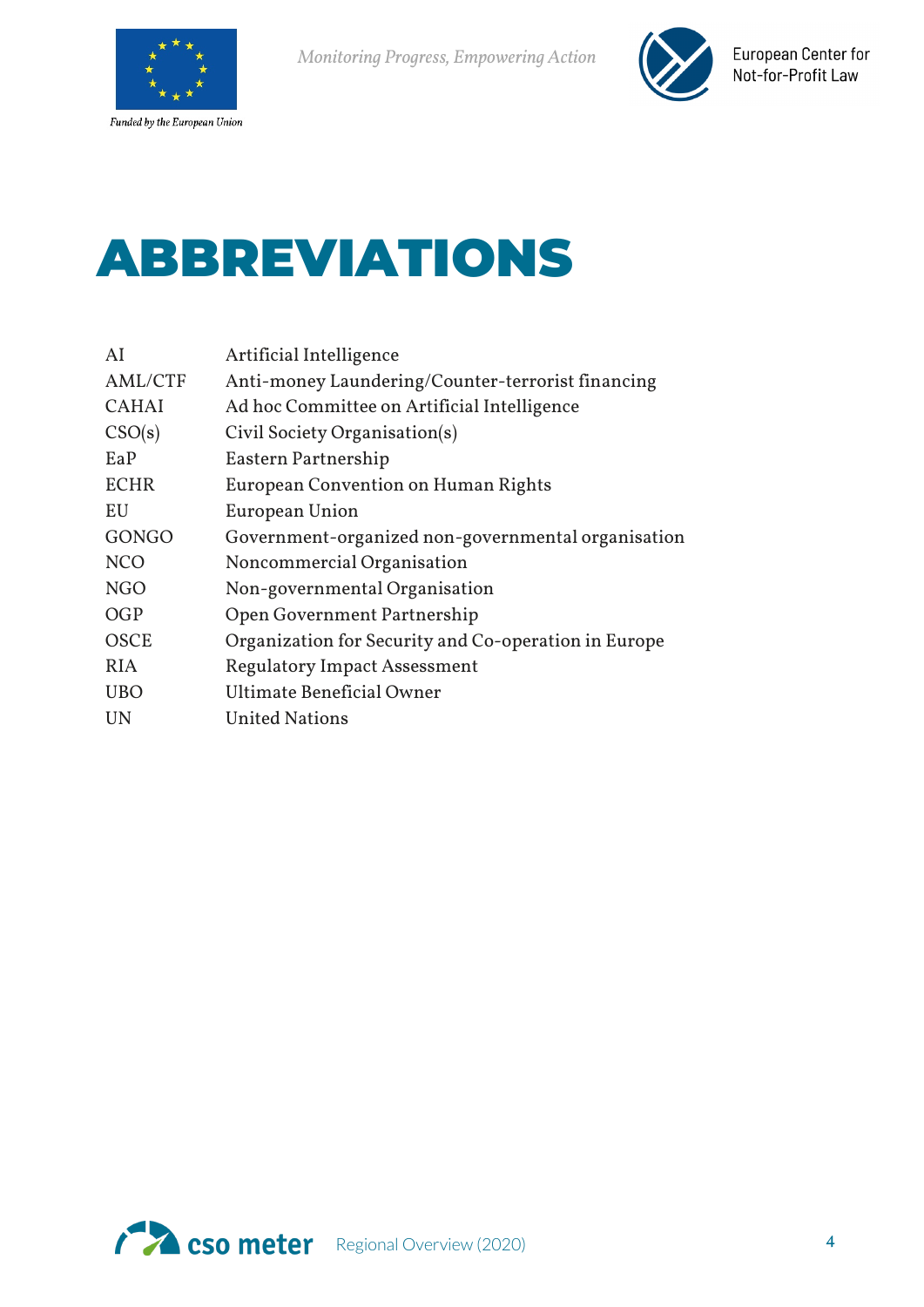



## I.EXECUTIVE SUMMARY

2020 has brought unprecedented challenges for civil society in the Eastern Partnership (EaP) countries. Political turbulence and the COVID-19 pandemic are the two key factors that have significantly impacted the region. Azerbaijan and Armenia engaged in full-scale military operations in the Nagorno-Karabakh region. In Belarus, the results of the presidential elections have sparked mass protests for over five months. There have also been demonstrations in Georgia following the parliamentary elections held in October. And in Moldova, the pro-European candidate Maia Sandu won the presidential elections against the incumbent Igor Dodon after the second round in mid-November.

The COVID-19 pandemic has had a major impact on civil society and civic freedoms. All EaP countries except for Belarus introduced various types of emergency measures. Limits have been placed on freedom of assembly in all EaP countries and, in certain of these, restrictions have been imposed on freedom of expression, access to information and the right to participation. At the start of the pandemic, the process of participation in decision-making has been effectively blocked for the public and civil society organisations (CSOs).

Despite these negative trends, 2020 also highlighted the important role of CSOs as in some instances governments partnered with them to fight against the pandemic (for instance, in Armenia). Except for in Belarus, there were some positive developments in all other EaP countries.In addition, despite the COVID-19 related restrictions, civic activism grew and people are expressing their views through protests. In addition, digitalization in the region is increasing and this has benefitted CSOs through enabling processes such as online reporting and registration or participation in public consultations through online platforms.

 $ECNL$  and its national partners<sup>1</sup> have monitored developments affecting the civil society environment in the EaP countries and recorded them in country updates based on the CSO Meter methodology. This Regional Overview highlights the most important developments related to the civil society environment in the region since November 2019, identifies common trends and provides recommendations for the future. ECNL`s partners assessed the developments in the overall civil society environment per country, and separately assessed each of the 10 areas of the CSO Meter.

Based on the assessment of the overall situation in each of the EaP countries, Moldova is the only country that recorded a slight improvement in the civil society environment in the last 12 months. Azerbaijan and Georgia reported no substantial changes compared to the previous year, while

<span id="page-4-0"></span><sup>&</sup>lt;sup>1</sup> The following organisations are local partners of ECNL in each of the six EaP countries: Transparency International Anticorruption Center (Armenia); MG Consulting LLC (Azerbaijan); the Assembly of Pro-Democratic NGOs in collaboration with the Legal Transformation Center (LAWTREND) (Belarus); the Civil Society Institute (Georgia); Promo-LEX Association (Moldova); and the Ukrainian Center for Independent Political Research (Ukraine).

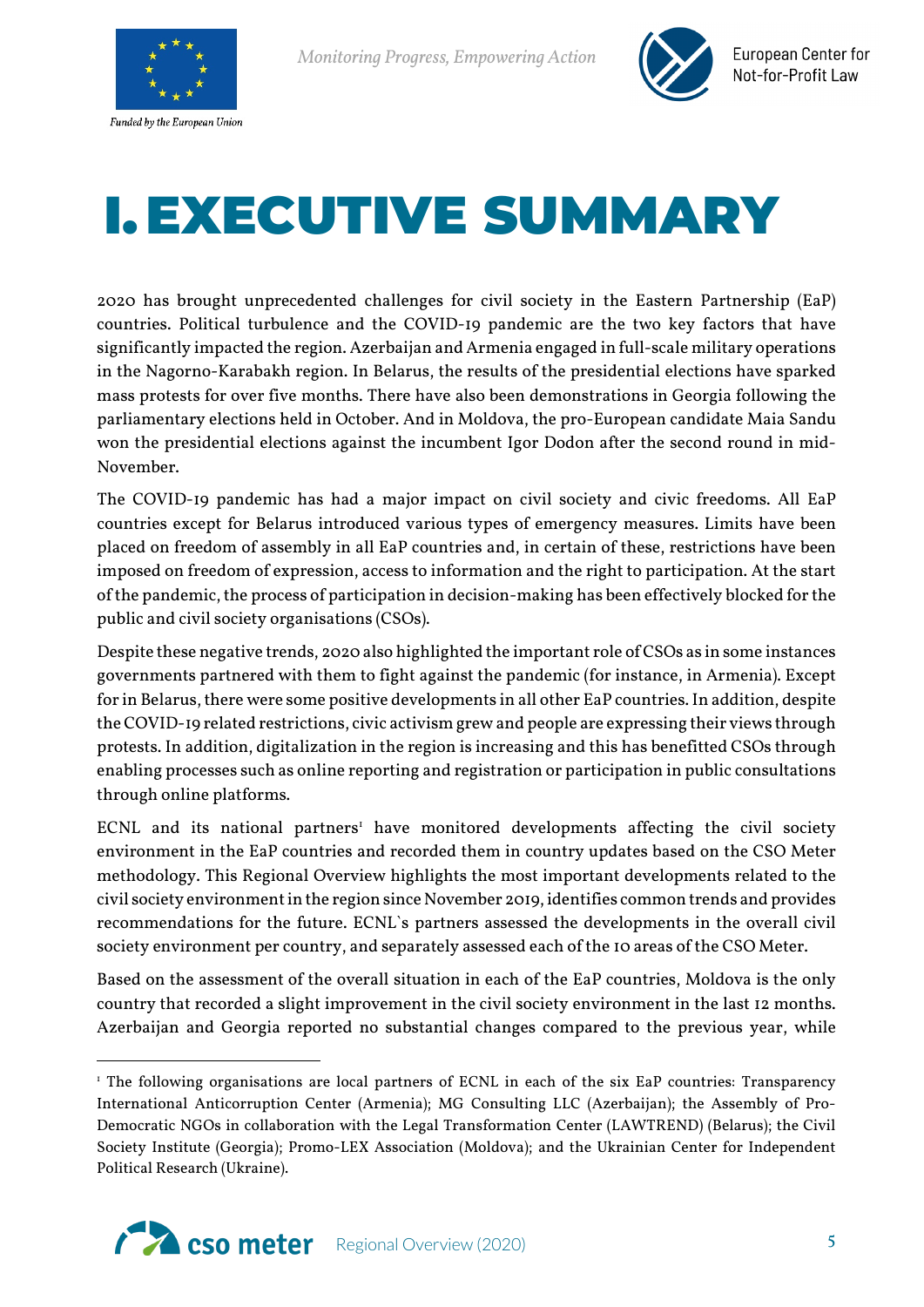



Armenia and Ukraine show an overall deterioration. The dramatic confrontations between the authorities and protesters against the presidential election results in Belarus have been accompanied by a significant deterioration in all areas of human rights, which has led to the overall deterioration of the civil society environment in Belarus.

When analysing the assessment in each of the areas, freedom of peaceful assembly witnessed the most deterioration across the region. The right to participation in decision-making has also witnessed deterioration in half of the EaP countries, but there was also improvement in several countries. Other fundamental rights and freedoms for which a deterioration or lack of substantial change was noted compared to last year are freedom of expression and the right to privacy.

One area with positive changes (and deterioration only in Belarus) is **freedom of association**. Among others, the new Law on Non-commercial Organisations (NCO Law) was adopted in Moldova in July 2020, a single window for registration of CSOs was introduced in Ukraine and the threshold for mandatory audit was increased in Armenia.

In the area of **access to funding** there has been an increasing threat to CSOs' access to international funding. In addition to the existing limitations in Belarus (where the updated regulations in this area have only aggravated the previous restrictions) and Azerbaijan, several restrictive draft laws related to CSOs receiving foreign funding were introduced in the Ukrainian Parliament.

**Freedom of assembly** has been severely restricted during the COVID-19 pandemic across the region. For example, in Georgia and Moldova gatherings and assemblies of more than three people were prohibited. In Ukraine, a draft law was proposed that would prohibit assemblies in the vicinity of law courts. In addition, in Moldova a malicious attack took place on the Chisinau municipality website which is the forum for notifying the authorities of public assemblies. From the time of the presidential elections in Belarus on 9 August until the end of November 2020, nearly 30,000 peaceful protesters have been detained and sentenced to fines or imprisoned for up to 25 days. In addition, nearly 1,000 activists, protesters, bloggers and journalists are facing criminal charges.

**The right to participation** has been an area that witnessed deterioration during the COVID-19 pandemic. In addition to the pandemic, there were also other legislative and regulatory initiatives which may worsen the environment for public participation. For example, the proposed amendments to the Armenian Law on Freedom of Information would allow the withholding of information related to environmental protection. In Ukraine, the timeline for public consultations has been shortened from 20 to 10 days and four draft laws on lobbying have been introduced in Parliament that may hinder CSO advocacy and the possibility for CSOs to participate in decisionmaking.

Limitations on **freedom of expression** have been introduced mainly owing of the COVID-19 pandemic. In addition, **anti-money laundering and counter-terrorist financing (AML/CTF) regulations** continue to have a major impact on CSOs in the EaP region. In at least three countries of the region, **smear campaigns** against CSOs have continued.

The area with the most improvements in the EaP region has been **state support**. Among others, there are attempts to introduce contest-based state funding in three of the EaP countries and a number of positive draft laws have been proposed that would improve the situation in that area (for

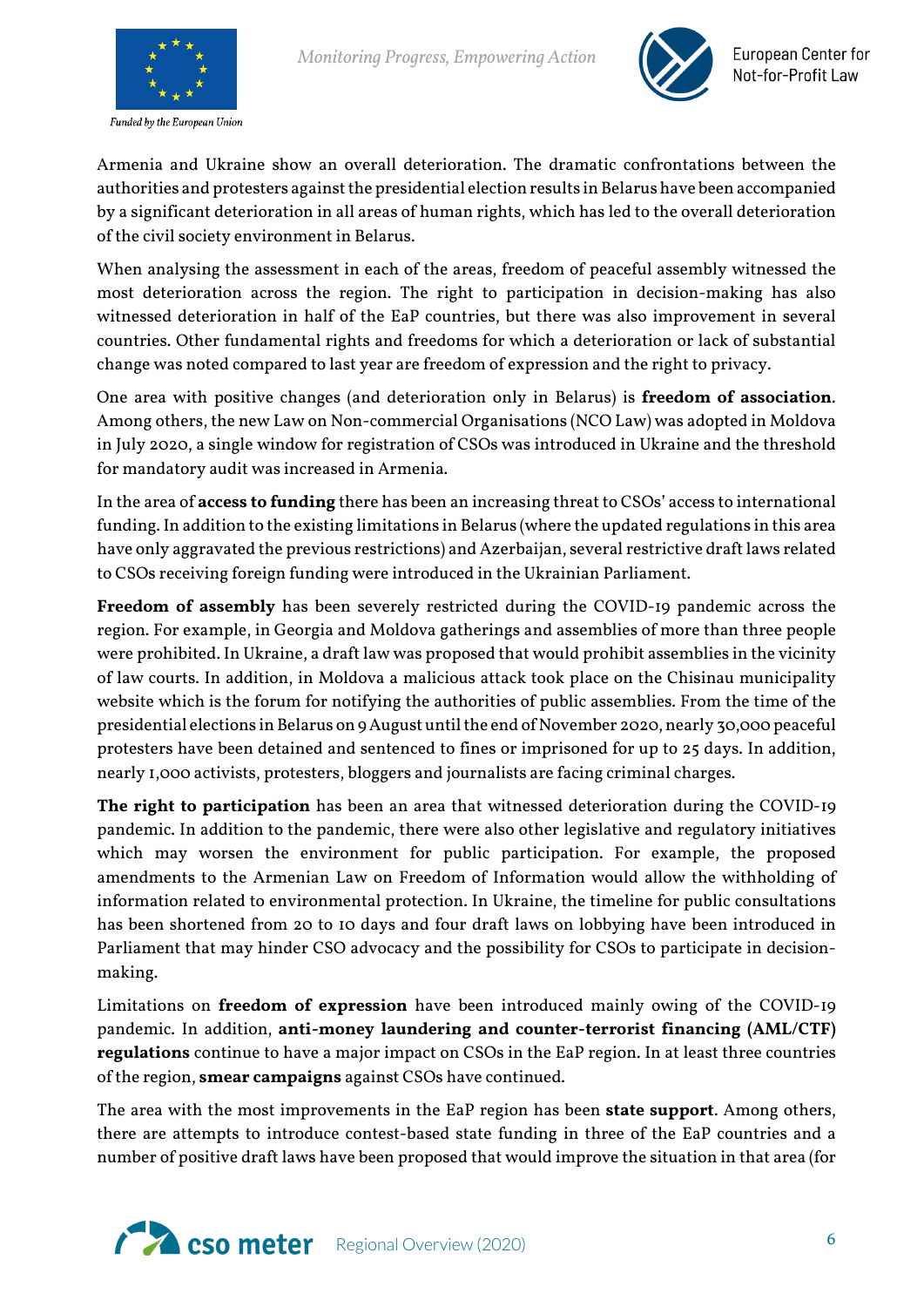



instance, the Law on Social Entrepreneurship in Georgia). In addition, the adoption of the new NCO Law in Moldova extends the duration of the public utility status from three to five years. In the area of **State-CSO cooperation** there has been no major progress or substantial change, apart from in Georgia where this area has been evaluated as improved as a result of the relaunching of the process to adopt a Concept for State Support to CSO Development.

During the past year only a few **key recommendations** of the 2019 countr[y CSO Meter reports](https://csometer.info/documents/) were completed. Advocacy initiatives were significantly hindered due to the above challenges and the change of priorities because of COVID-19. Therefore, there is a lot more to be done to create an enabling environment for CSOs in the EaP region.

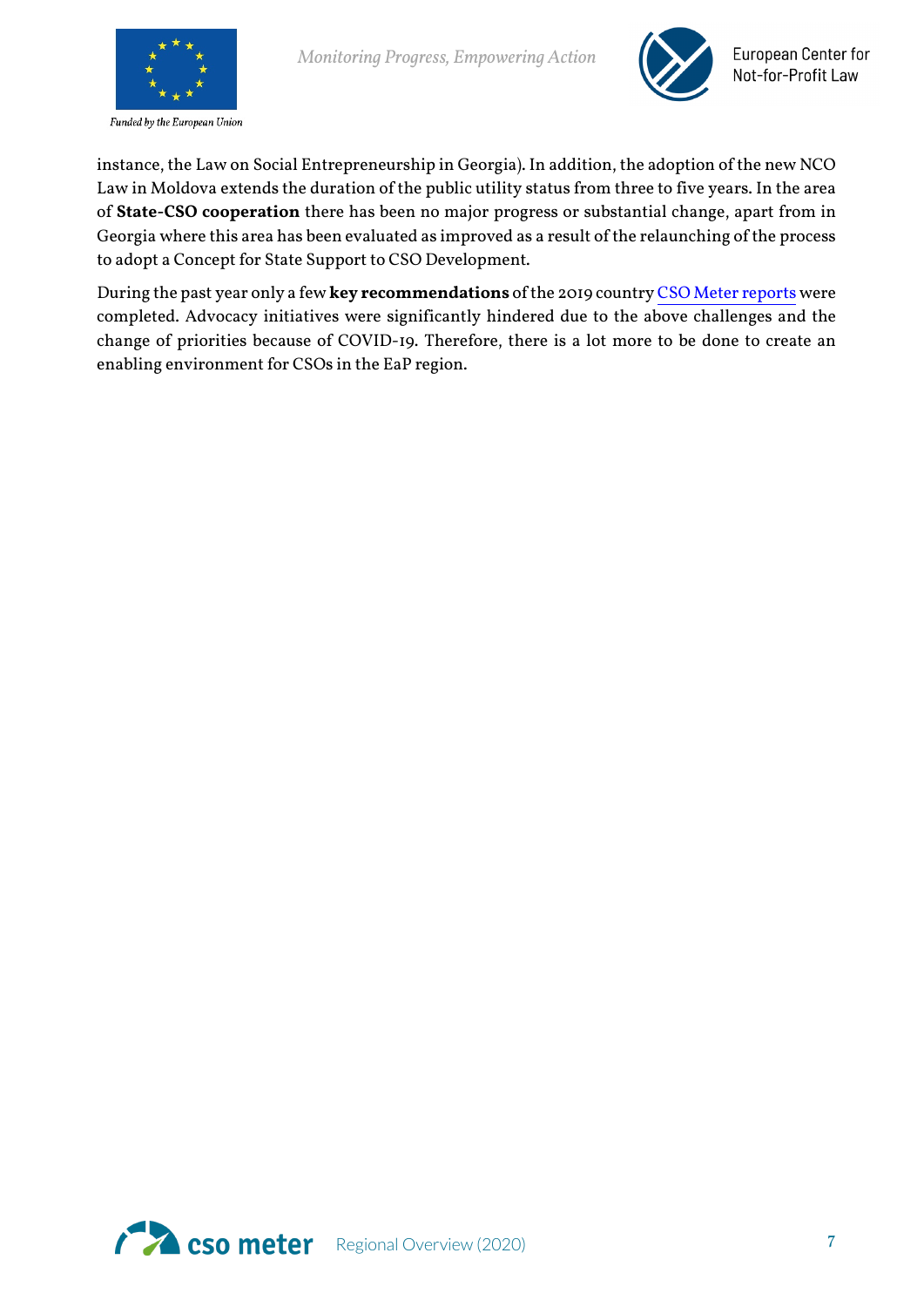



### <span id="page-7-0"></span>II.GENERAL TRENDS AND DEVELOPMENTS

#### 2.1. General developments in the region

#### *Political turbulence*

All countries in the region have witnessed elections or political turbulence that have affected relations between the government and CSOs. Azerbaijan and Armenia have been engaged in fullscale military operations. In Belarus, the results of the presidential elections have sparked mass protests with arrests, violence and the use of weapons against peaceful civilians. In Moldova, the balance in the ruling coalition was broken and Prime Minister Maia Sandu resigned in November 2019. In 2020,the country entered into a new pre-election period which ended with the second round of the presidential elections in November 2020 won by Maia Sandu against the incumbent Igor Dodon. In Ukraine, President Zelensky's party received a majority for the first time in recent years following the parliamentary elections in July 2019. At the same time, collisions within the government led to its change in early 2020. In 2020 there were also local elections in which the opposition parties won in many major cities.

In February 2020, elections took place in Azerbaijan in which a number of CSO leaders were elected to parliament. In Georgia, parliamentary elections took place in October 2020. The official results show a victory for the ruling party "Georgian Dream", but opposition parties dispute the results and have requested new elections amid protests.In Armenia (the only country that did not have elections in 2020), the signing of the agreement with Azerbaijan for Nagorno-Karabakh has led to mass protests with people attacking the offices of the Prime Minister and the Parliament and requesting the Prime Minister's resignation.

#### *The COVID-19 pandemic*

The COVID-19 pandemic has significantly affected civil society and civic freedoms. All countries except for Belarus have introduced various types of emergency measures. Armenia, Georgia and Moldova introduced a state of emergency and sent official notification for derogation from the European Convention on Human Rights (ECHR) for, among others, freedom of assembly and freedom of movement. Azerbaijan introduced a special quarantine regime, while Ukraine announced an emergency situation.

One of the negative effects of COVID-19 witnessed in some EaP countries is the provision of more powers to the executive authorities, including the imposing of limitations on basic freedoms, without the need to introduce a state of emergency. For example, in Georgia, the Law on Public

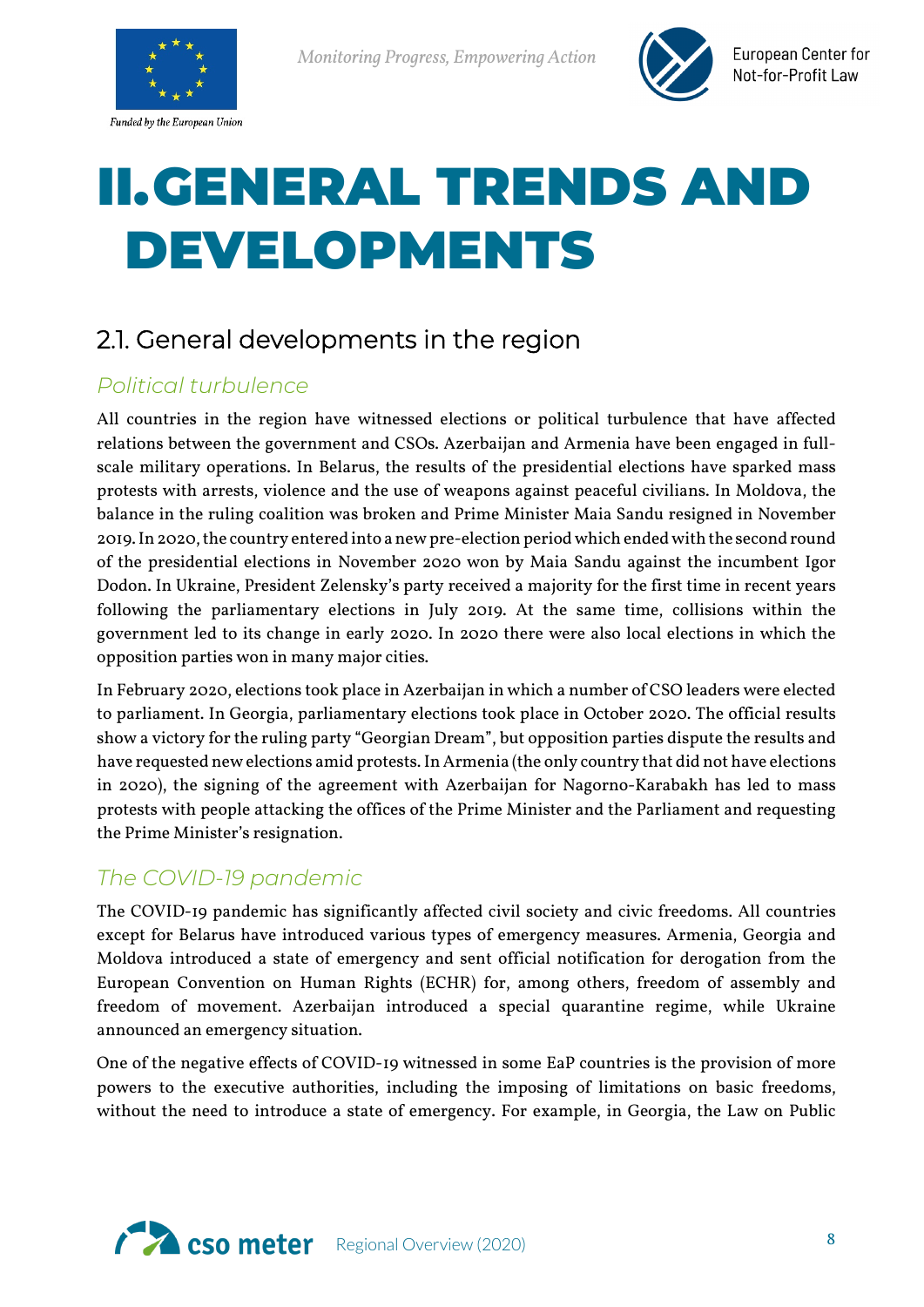



Health gives the government the power to restrict basic rights including freedom of assembly without parliamentary oversight and the need for a state of emergency.<sup>[2](#page-8-0)</sup>

During the pandemic, all EaP countries introduced limitations on freedom of assembly and freedom of movement. In addition, in some of the countries there were limitations on other important rights such as freedom of expression, access to information and the right to participation. Especially at the beginning of the pandemic, participation in decision-making was effectively blocked and CSOs were deprived of the possibility to influence some of the most important decisions that imposed limitations on civic freedoms. The pandemic has also affected the right to privacy. In Armenia, the Law on State Emergency allowed authorities to access mobile phone location data. More information about these limitations can be found in ECNL's briefer. [3](#page-8-1)

COVID-19 has intensified the spread of fake news and conspiracy theories. In Armenia, a CSO was suspected of having spread fake news about the pandemic<sup>[4](#page-8-2)</sup> and this has had a negative effect on public perception of CSOs. In Moldova, according to a poll, 37 percent of respondents believe that Bill Gates is the reason for COVID-19. In addition, the Russian Orthodox Church in Moldova issued an official statement against a future COVID-19 vaccine.

There have also been some positive examples that can serve as inspiration. Among others, in Ukraine the limit for tax benefits for donations during COVID-19 was removed. In Azerbaijan, CSOs could benefit from the COVID-19 measures in the same way as businesses with part of the salary and social security being covered for CSO employees.

#### *Digitalization*

The pandemic has highlighted the importance of digitalization and electronic services. Some of the services that CSOs use are available electronically. For instance, in Azerbaijan and Moldova there is the possibility of electronic reporting. In Ukraine, electronic registration has already been introduced, while in Azerbaijan there are attempts to introduce it. Digitalization plays an important role in the process of CSOs' participation in decision-making with the possibility to initiate electronic petitions in Armenia and Ukraine, or engage in public consultations (in Armenia, for instance).

There has been a discussion in EaP countries on whether the right to internet access is a fundamental right. Georgia is one of the first countries worldwide to include this right in its Constitution. In September 2020, the Ukrainian Parliament adopted the Law on Electronic Communication which effectively defines internet access as a fundamental right.

The use of artificial intelligence (AI) also affects civil society. At the Council of Europe, a working group has been established to develop the principles of AI regulation, the Ad hoc Committee on Artificial Intelligence (CAHAI). This work has an important impact on the EaP countries where the governments are currently developing policy documents related to AI (e.g., the AI Development

<span id="page-8-2"></span><span id="page-8-1"></span><sup>4</sup> Armenia: US government funding COVID disinformation, Tatev Hovhannisyan, EurasiaNet, 28 May 2020, [https://eurasianet.org/armenia-us-government-funding-covid-disinformation.](https://eurasianet.org/armenia-us-government-funding-covid-disinformation)



<span id="page-8-0"></span><sup>2</sup> [https://civil.ge/archives/352590.](https://civil.ge/archives/352590)

<sup>3</sup> [https://csometer.info/wp-content/uploads/2020/04/cso-meter-covid-briefer.pdf.](https://csometer.info/wp-content/uploads/2020/04/cso-meter-covid-briefer.pdf)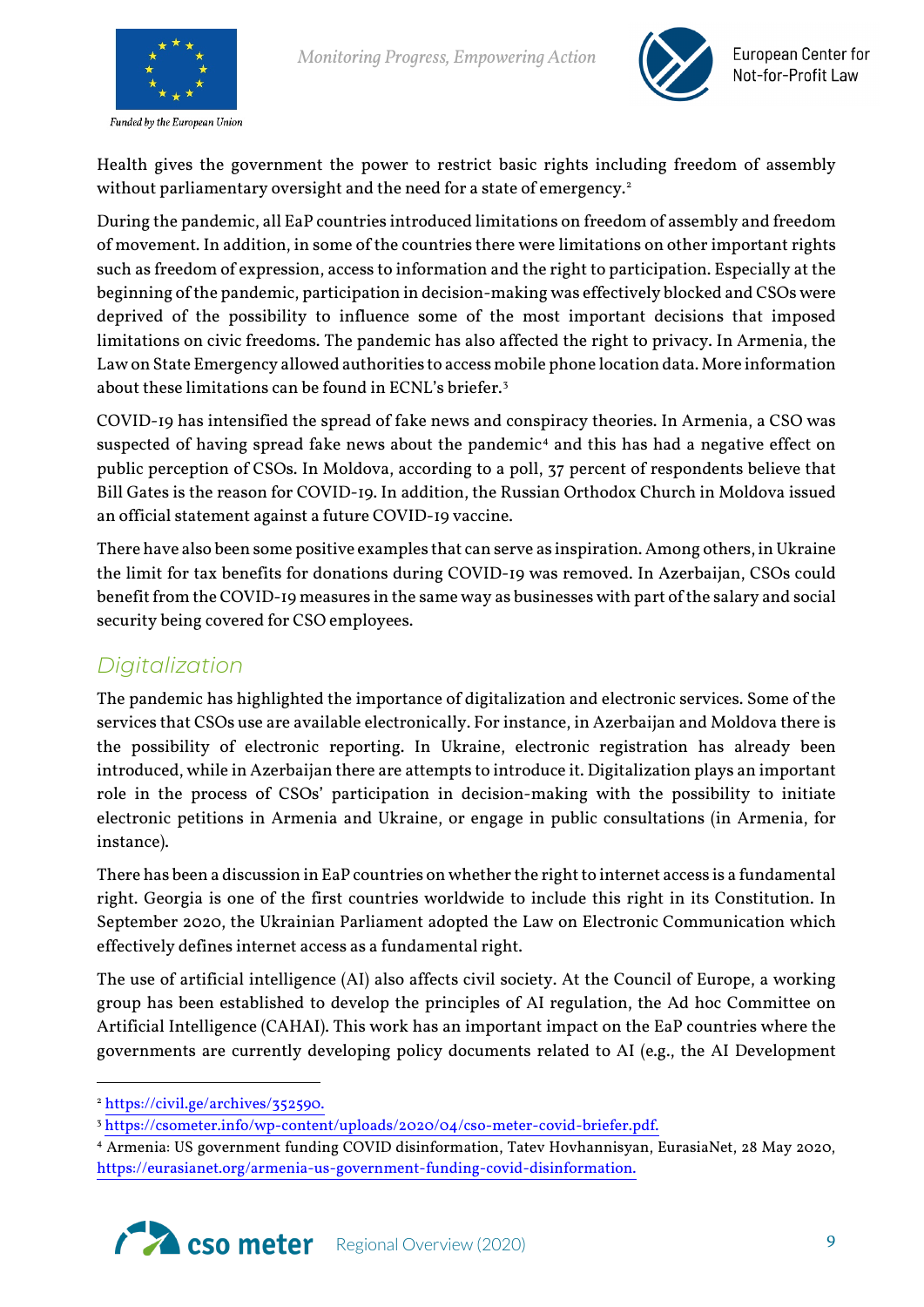



Concept in Ukraine). The CAHAI principles are based on the human rights approach for regulating AI in that they are based on the internationally-recognised human rights standards as opposed to the less clear ethical standards. That is why it is crucial that CSOs and, specifically, human rights CSOs are able to engage in the process of developing national policy documents on AI.

#### 2.2. Specific developments in the civil society environment

As ECNL's partners developed the 2020 country updates, they also assessed whether the situation under each area and the overall civil society environment improved, deteriorated or did not face substantial changes as compared to the previous report. Partners assessed separately the overall environment and the developments under each of the 10 areas. The overall assessment in each of the countries is based on the significance of the developments and does not directly correlate to the number of improvements or deteriorations in the separate areas. Even though there may be certain improvements in a country per area, the overall situation could still be assessed as having no significant change.

#### 2.2.1. Overall civil society environment assessment in the countries

According to this analysis, the only country that recorded slight improvement in the overall civil society environment was Moldova. This improvement mainly relates to the adoption of the progressive NCO Law following a decision-making process that lasted several years. Azerbaijan and Georgia reported no substantial changes in their overall environment for civil society, while Belarus, Armenia and Ukraine showed an overall deterioration.

| <b>Countries</b> | <b>Overall civil society</b> |
|------------------|------------------------------|
|                  | environment assessment       |
| Moldova          |                              |
| Georgia          | $\leftrightarrow$            |
| <b>Belarus</b>   |                              |
| <b>Ukraine</b>   |                              |
| Azerbaijan       | ↔                            |
| <b>Armenia</b>   |                              |

**Comparative chart no. 1: Overall civil society environment assessments per country by the CSO Meter partners from EaP countries**

#### 2.2.2. Assessment of developments per area

While the COVID-19 pandemic and the associated emergency measures are the main reason for deterioration in Armenia, in Ukraine this is also linked to developments such as the introduction of several restrictive draft laws that would limit access to foreign funding and participation in decision-

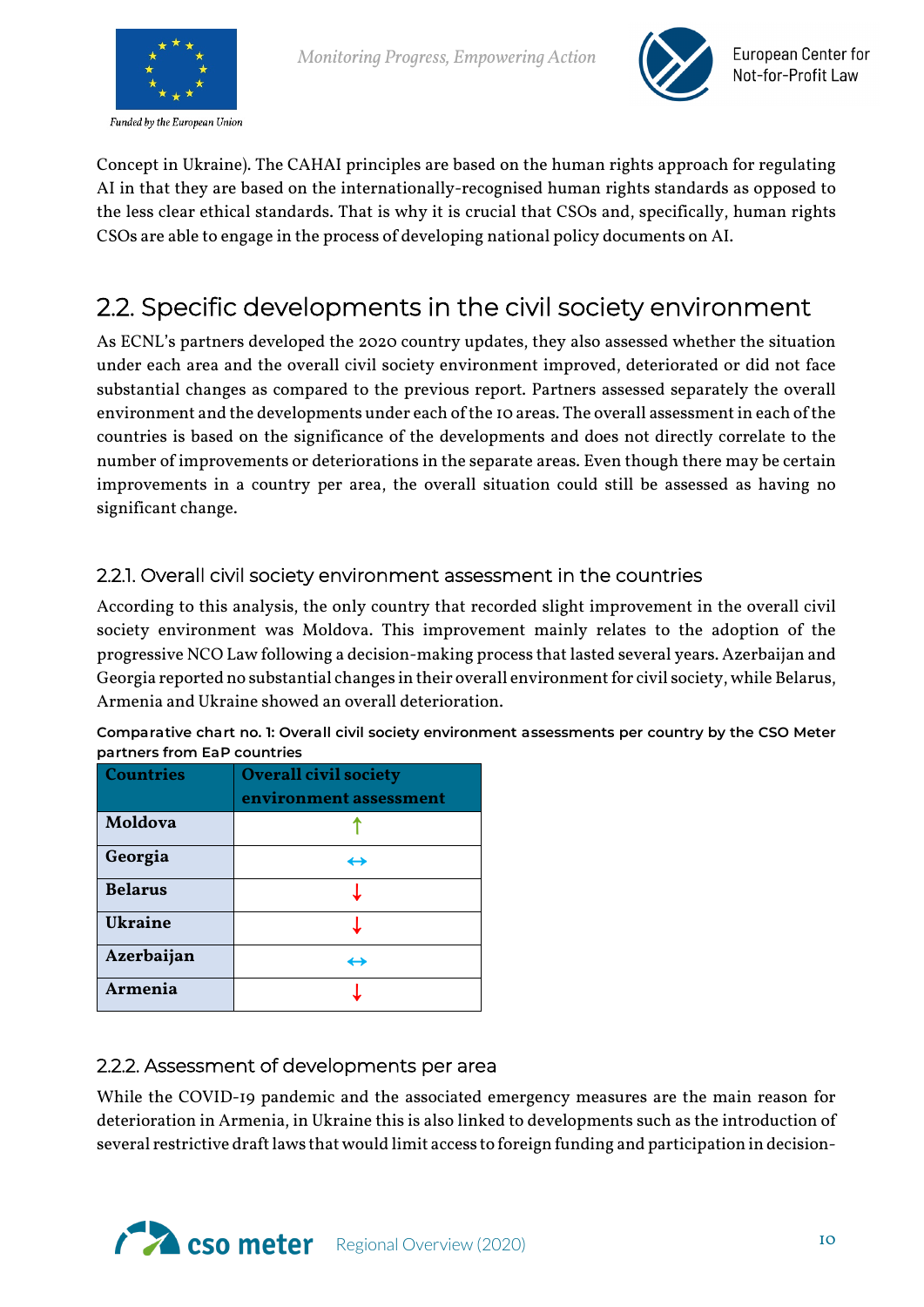



making for CSOs. In Belarus, on the eve of the presidential elections, the authorities significantly restricted the conditions for holding assemblies and to receive foreign funding and introduced harsh reporting requirements relating to AML/CTF. Subsequently, brutal crackdowns and killings of protesters, unrestricted police violence, mass arrests, searches and expulsions from the country of opponents of the authorities created an atmosphere of terror and intimidation that is completely adverse to a healthy civil society.<sup>[5](#page-10-0)</sup>

The area with the most deterioration (among all EaP countries) is freedom of assembly influenced by the COVID-19 pandemic. Namely, all countries-imposed limitations on gatherings of people. Another area with limitations was the right to participation as most countries had to adopt emergency measures speedily and did not, at least initially, engage in public consultations concerning these measures. The right to participation has, however, also witnessed some improvements in Georgia and Azerbaijan. In the areas of freedom of expression and right to privacy, however, the countries noted deteriorations or a lack of changes.

**Country/Areas 1 2 3 4 5 6 7 8 9 10 Moldova ↑ ↑ ↔ ↓ ↔ ↔ ↔ ↔ ↔ ↔ Georgia ↔ ↔ ↔ ↔ ↑ ↔ ↔ ↔ ↑ ↑ Belarus ↓ ↔ ↓ ↓ ↓ ↓ ↓ ↓ ↔ ↓ Ukraine ↑ ↔ ↔ ↓ ↓ ↓ ↓ ↔ ↑ ↔ Azerbaijan ↔ ↔ ↑ ↓ ↑ ↔ ↔ ↔ ↑ ↔ Armenia ↔ ↔ ↔ ↓ ↓ ↔ ↔ ↑ ↔ ↔**

**Comparative chart no. 2: Assessments of developments per area by the CSO Meter partners from EaP countries**

<span id="page-10-0"></span><sup>5</sup> [https://www.europarl.europa.eu/doceo/document/B-9-2020-0390\\_EN.pdf.](https://www.europarl.europa.eu/doceo/document/B-9-2020-0390_EN.pdf)

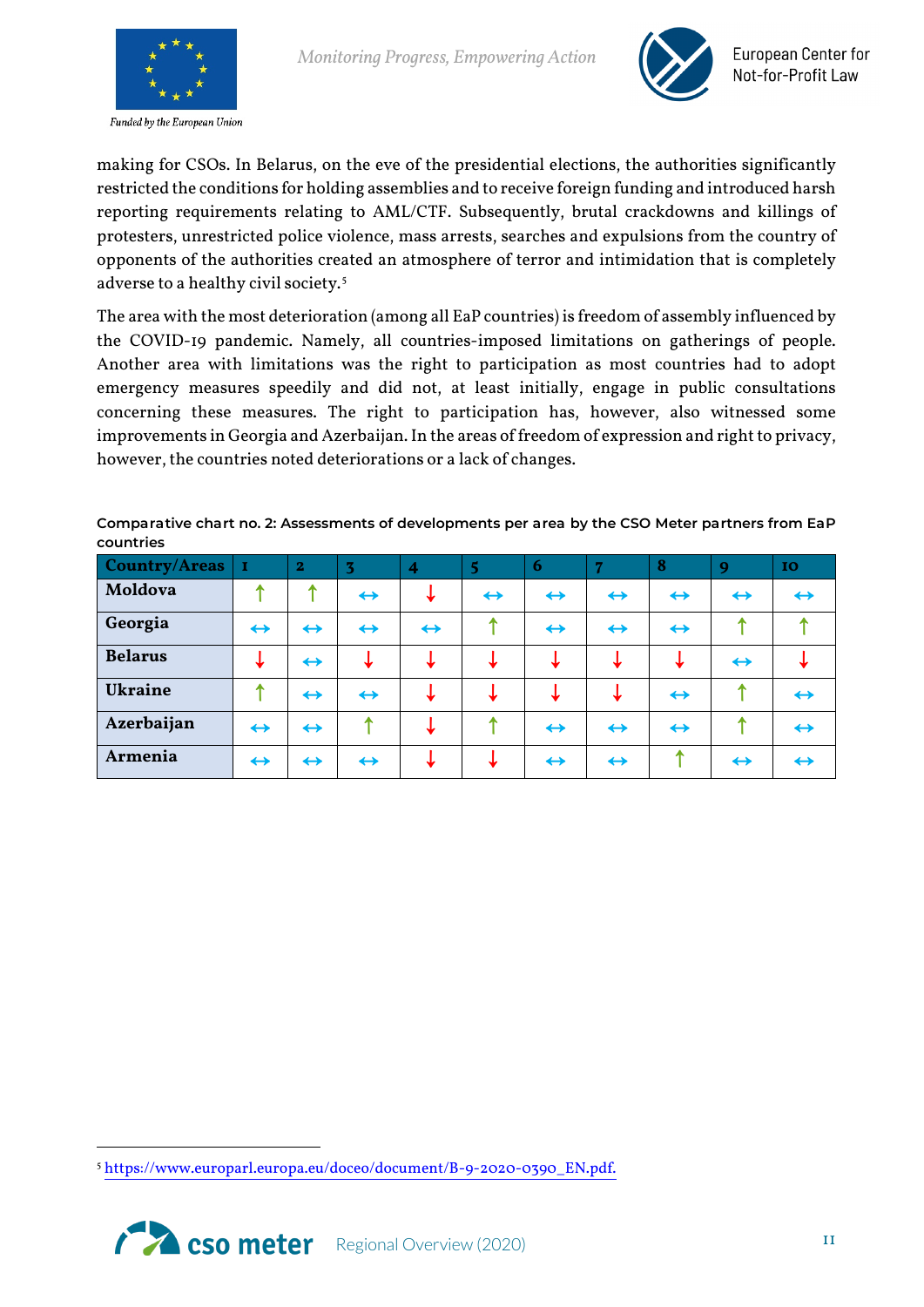

*Monitoring Progress, Empowering Action*



## <span id="page-11-0"></span>I. MAIN FINDINGS

The main findings in the Regional Overview 2020are summarised and synthesised from the country updates provided by our six partners. In this second year of monitoring, the country updates mainly focus on the key trends and developments that have occurred since the last report. In addition to this, this Regional Overview also reflects on laws and practices that have remained unchanged but continue to be challenging based on the 2019 reports. Some of the **most important developments affecting civil society** in the countries are the following:

- In Moldova a **new NCO Law** was adopted after several years (some of the benefits the law offers are protection against state interference in the internal affairs of CSOs, elimination of the registration fee, allowing all individuals - regardless of citizenship or residence - to establish or manage CSOs and legal entities to establish associations, etc.). [6](#page-11-1)
- In Armenia, **reporting** requirements were introduced for all CSOs. It remains to be seen how this measure will affect the sector, but the final version of the law is an improvement compared to the initial proposal which would have violated the privacy of donors, etc.[7](#page-11-2)
- In Belarus, laws and regulations have **worsened the conditions for peaceful assemblies, for obtaining foreign funding, and introduced mandatory financial reporting for CSOs** because of counter-terrorism financing without any consultation with the sector. An outburst of civic activism during the elections met with **widespread repression and police violence** that fundamentally changed the landscape for CSOs, many of which ended operations on fear of terror or have been forced to relocate some of their staff and leaders abroad.
- In Ukraine, the **State Agency for Development of Youth and Civil Society was discontinued just two months after adopting the decision to establish it**. In addition, Ukraine witnessed a wave of proposals for restrictive draft laws related to CSO foreign funding and lobbying. On the other hand, Ukraine is in the process of developing a new civil society strategy in a participatory way and taking into consideration many of the CSO Meter recommendations. [8](#page-11-3)
- In Azerbaijan, the President **signed the new Open Government Partnership (OGP) Action Plan** which contains several positive measures for CSOs.
- In Georgia, the **Concept on State Support for CSO Development was re-introduced** for discussion in the Parliament.

<span id="page-11-3"></span>[8https://ecnl.org/news/ukraine-develops-2021-2025-strategy-promote-civil-society-development.](https://ecnl.org/news/ukraine-develops-2021-2025-strategy-promote-civil-society-development)

<span id="page-11-1"></span><sup>6</sup> [https://csometer.info/moldova-new-progressive-law-on-non-commercial-organisations/.](https://csometer.info/moldova-new-progressive-law-on-non-commercial-organisations/)

<span id="page-11-2"></span><sup>7</sup> [https://csometer.info/armenian-parliament-adopts-amendments-to-cso-legislation/.](https://csometer.info/armenian-parliament-adopts-amendments-to-cso-legislation/)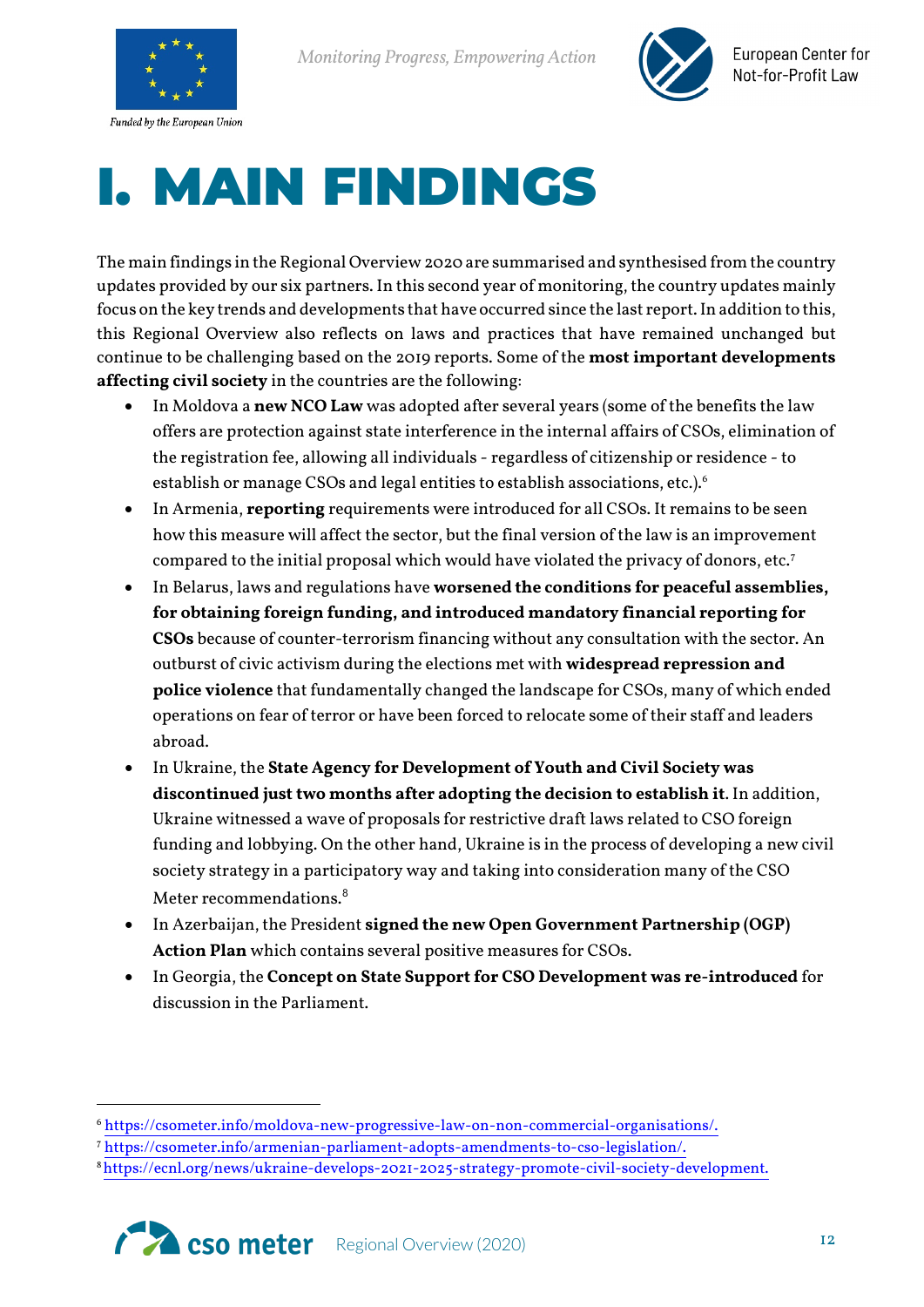



#### 1. Freedom of association

| Country                       |  |  | ' Moldova   Georgia   Belarus   Ukraine   Azerbaijan   Armenia |  |
|-------------------------------|--|--|----------------------------------------------------------------|--|
| <b>Freedom of association</b> |  |  |                                                                |  |

Freedom of association remained constitutionally guaranteed in the region. It is the area where **most of the legal improvements** in the region took place. In Moldova, the new NCO Law was adopted in line with international standards, while in Ukraine and Armenia the administrative processes around registration and reporting were improved. More precisely:

- In Moldova, the new NCO Law protects CSOs against state interference in their internal affairs, eliminates the registration fee, allows all individuals (regardless of citizenship or residence) to establish or manage CSOs and allows legal entities to establish associations, among others. During the plenary discussions, a prohibition was introduced stating that CSOs could not provide either paid or free services to political parties during election campaigns. The prohibition on paid services was challenged in the Constitutional Court and was declared unconstitutional.
- In Ukraine, CSOs were relieved from administrative burdens by the introduction of a single window for registration and simplifying the reporting for CSOs by cancelling the obligation to submit reports on civil society activities to the statistical authorities.
- In Armenia, the threshold for mandatory audit was increased. Previously the threshold was low and obliged most CSOs that receive state funding to also pay for an audit. The reporting requirements for foundations were also simplified, publishing was made free of charge and the requirement to provide personal information was removed.

**Deterioration of freedom of association** occurred in Belarus. Belarus is the only country in the region that still prohibits unregistered associations. By order of the President, the activities of a number of associations were qualified as a threat to national security, their leaders were arrested, and they were charged under the Criminal Code or forced to leave the country. Governmentorganised non-governmental organisations (GONGOs) create obstacles to the free exit of people from their ranks. NewCTF measures in Belarus were introduced in November 2020 for all CSOs of two forms (public associations and foundations). Civil society in Belarus considers the introduction of such measures (along with the already existing reporting) as excessive, being especially critical of the fact that there was no preliminary consultation with stakeholders, as requested by CSOs. The introduction of these measures at the current moment, when Belarus is in a state of acute political turmoil, raises particular concern about possible abuses and violations of human rights (for more information, see the OSCE Rapporteur's Report under the [Moscow Mechanism on Human Rights](https://www.osce.org/odihr/469539?fbclid=IwAR1Q61NRB1CqxBAp47pepYkmmoT38NjoZUlsbrnvX9jhgR5mN1osbO8ERYQ)  [Violations related to the Presidential Elections in Belarus\)](https://www.osce.org/odihr/469539?fbclid=IwAR1Q61NRB1CqxBAp47pepYkmmoT38NjoZUlsbrnvX9jhgR5mN1osbO8ERYQ).

There were **no changes** recorded in the area of freedom of association in Azerbaijan and Georgia. Certain challenges remain, such as limitations on the ability of foreigners to establish a CSO in Azerbaijan and Belarus. Azerbaijan still has in place a lengthy registration procedure that can last for several years. The existing data per country shows that there has been **no dramatic change** in the number of registered CSOs, or in the costs and timeline for CSO registration compared to in 2019.

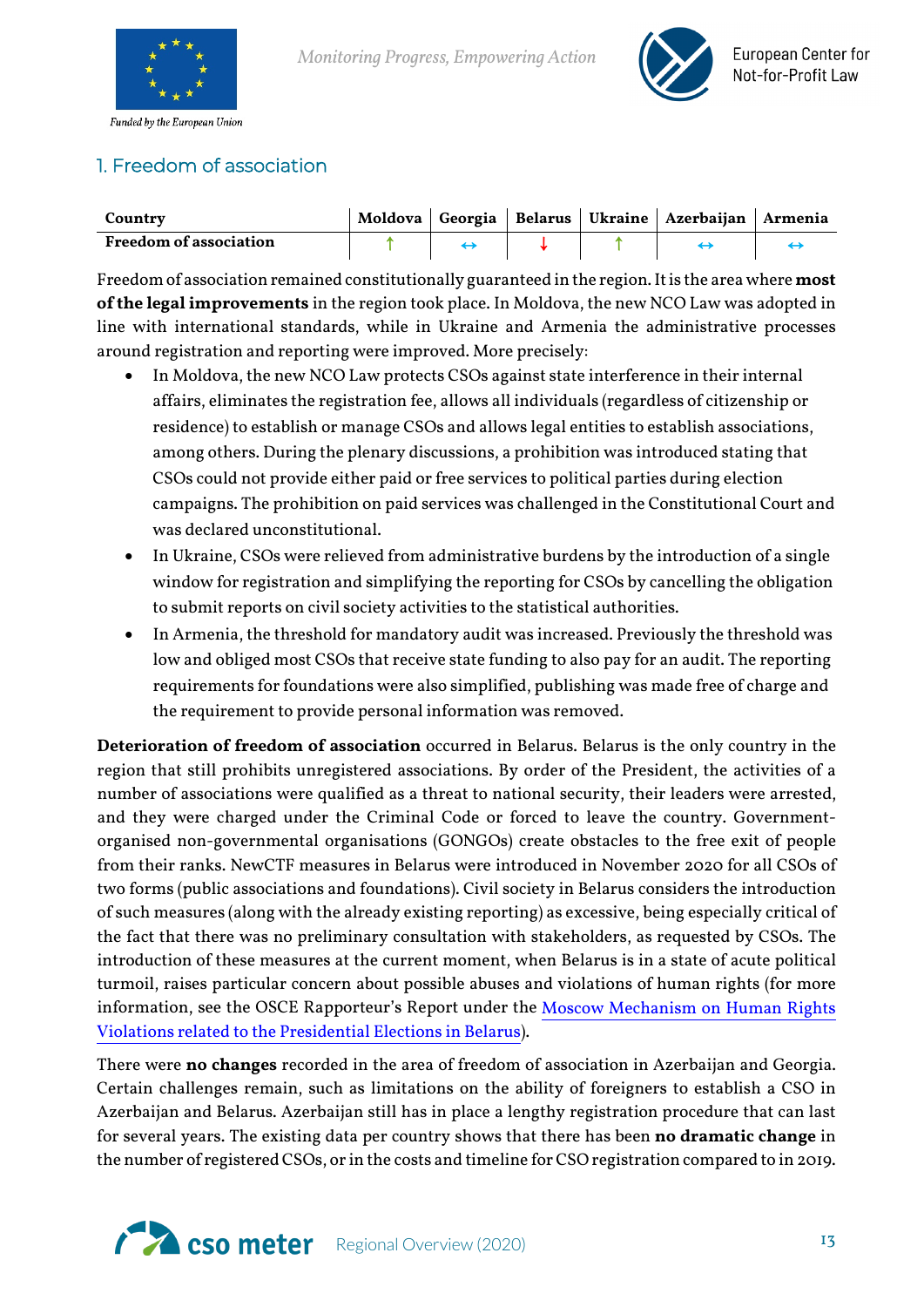



In each of the EaP countries (except for Azerbaijan) there is at least one non-profit legal entity form that is easy and affordable to register and hence individuals are able to exercise their freedom of association. Registration for CSOs is free of charge in Moldova and Ukraine and is affordable in the other EaP countries (ranging from 4 to 25 EUR). The timeline for registration ranges from the same day (Georgia) to 15 days (Armenia and Moldova). In Azerbaijan only, the timeline is 30 days and can even be extended.

| Comparative chart no. 3: Number of registered CSOs in the EaP countries, costs and timeline for |  |  |  |  |
|-------------------------------------------------------------------------------------------------|--|--|--|--|
| registration                                                                                    |  |  |  |  |

| Country        | Fee        | Fee               | <b>Timeline</b>  | <b>Timeline</b>  | <b>Total</b><br>no. of   | <b>CSOs</b> per | <b>CSOs</b> per |
|----------------|------------|-------------------|------------------|------------------|--------------------------|-----------------|-----------------|
|                | (2019)     | (2020)            | (2019)           | (2020)           | <b>CSOs</b> (2020)       | 10,000          | 10,000          |
|                |            |                   |                  |                  |                          | inhabitants     | inhabitants     |
|                |            |                   |                  |                  |                          | (2019)          | $(2020)^9$      |
| Armenia        | 19 EUR     | 17.5              | Up to            | Up to            | 4,892 public             | 19              | 20.7            |
|                |            | EUR <sup>10</sup> | IO/I5            | IO/I5            | organisations,           |                 |                 |
|                |            |                   | days             | days             | 1,237                    |                 |                 |
|                |            |                   |                  |                  | foundations              |                 |                 |
| Azerbaijan     | $5$ EUR    | $5$ EUR           | Several          | Several          | More than                | $\overline{4}$  | 4.5             |
|                |            |                   | years            | years            | 4,500                    |                 |                 |
| <b>Belarus</b> | 6/56/113   | 4/45/89           | $I$ day/ $I$     | I day/I          | More than                | 3               | 3.5             |
|                | <b>EUR</b> | <b>EUR</b>        | month            | month            | 3,300                    |                 |                 |
| Georgia        | 30/60      | 25/51             | I day/or         | I day/or         | 29,072                   | 64              | 78              |
|                | <b>EUR</b> | <b>EUR</b>        | the same         | the same         | registered,              |                 |                 |
|                |            |                   | day              | day              | $(1,049 \text{ active})$ |                 |                 |
| Moldova        | IO/I35     | No fee            | 15 days          | 15 days          | 10,942                   | 27              | 3I              |
|                | <b>EUR</b> | (as of 27)        |                  |                  | (as of 2)                |                 |                 |
|                |            | August            |                  |                  | November                 |                 |                 |
|                |            | 2020)             |                  |                  | 2020)                    |                 |                 |
| <b>Ukraine</b> | Free       | Free              | $3 - 15$         | $3 - 15$         | II0,000                  | 22              | 26              |
|                |            |                   | $\frac{days}{I}$ | $\frac{days}{I}$ |                          |                 |                 |
|                |            |                   | day              | day              |                          |                 |                 |

#### 2. Equal treatment

| Country                |  |  | Moldova   Georgia   Belarus   Ukraine   Azerbaijan   Armenia |  |
|------------------------|--|--|--------------------------------------------------------------|--|
| <b>Equal treatment</b> |  |  |                                                              |  |

CSOs are generally not treated equitably with business entities in all countries of the region except in Georgia. Almost all the countries have reported **lack of progress in this area (no significant change).** Only Moldova has reported an **improvement** in equal treatment due to a minor positive change which was elimination of the registration fee for CSOs and a decision of the Constitutional Court which allowed CSOs (in the same way as businesses) to provide paid services to political parties

<span id="page-13-1"></span><sup>&</sup>lt;sup>10</sup> The changes in the registration fee between 2019 and 2020 in Armenia, Belarus and Georgia are due to exchange rate differences, not because of an actual change.



<span id="page-13-0"></span><sup>9</sup>We have calculated the number of CSOs per 10,000 inhabitants based on data provided by ECNL's partners and on World Bank population information.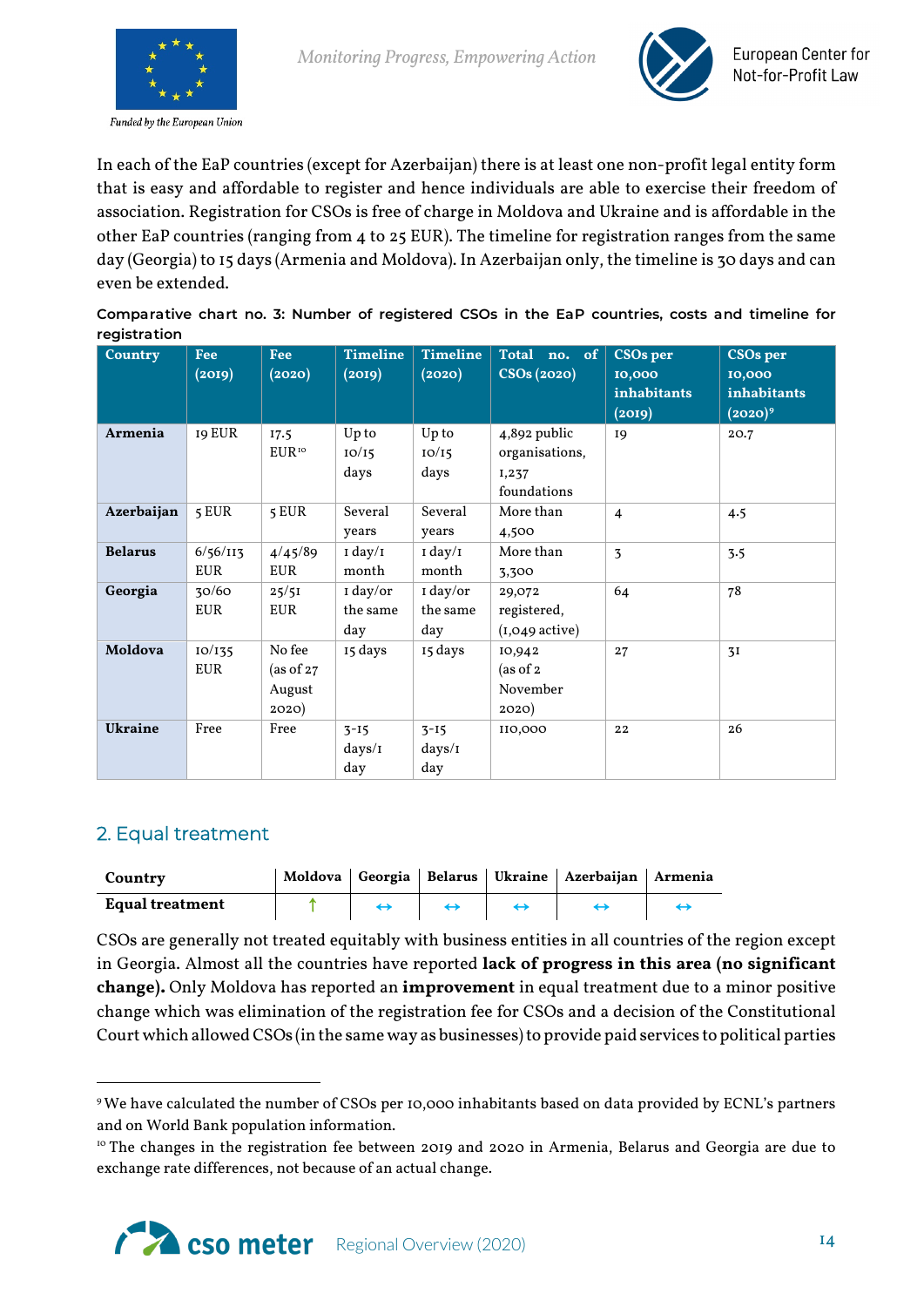



during election campaigns.<sup>[11](#page-14-0)</sup> Positive steps have been taken in Armenia, with changes in reporting for CSOs which are related to introducing mandatory annual reporting for public organisations and have equalized the reporting requirements towards public organisations and foundations.

However, the challenges in highlighted in the previous report persist. In some EaP countries, the registration procedure is significantly longer for CSOs than for business entities (e.g., in Moldova) and/or the registration fee for CSOs is higher (e.g., in Armenia). The public procurement rules in some countries are designed in favour of business entities and/or business entities are the preferred choice of state authorities in practice.

#### 3. Access to funding

| Country                  |                   |  | Moldova   Georgia   Belarus   Ukraine   Azerbaijan   Armenia |  |
|--------------------------|-------------------|--|--------------------------------------------------------------|--|
| <b>Access to funding</b> | $\leftrightarrow$ |  |                                                              |  |

CSOs across the region are generally free to seek, receive and use various types of resources in four of the countries in the EaP region. The two main exceptions are Azerbaijan and Belarus. Both countries have several practices which hinder the normal operations of CSOs and are contrary to the international standards on access to funding and freedom of association.

- In Azerbaijan, foreign-funded grants and service contracts are subject to registration and anonymous donations and cash donations exceeding around 107 EUR are prohibited.
- In Belarus, foreign donations are allowed only for a limited list of activities (that does not include human rights, for example). In addition, Belarus is the only EaP country that does not allow public associations to directly engage in entrepreneurial activities (one of the most important sources of CSO funding globally).

In 2020, **no significant change** was reported in four of the countries, except for improvements in Azerbaijan and deterioration in Belarus. The **improvements** that took place in Azerbaijan are a result of the COVID-19 pandemic, which allowed CSOs to take part in a grant competition launched by the NGO Support Council together with 18 state bodies and resulted in an increase in the number of awarded grants as compared to the previous year on various topics.

In Belarus, the main reason for the further **deterioration** was the adoption on 25 May of the Decree  $N<sup>2</sup>$  3 "On Foreign Gratuitous Aid," which further tightened the provision of external support for CSOs. The list of possible goals for receiving external assistance has become smaller, the obligation to register foreign aid has been retained, and a 0.5 percent payment for the registration of assistance from the general grant amount has been introduced in addition to general taxes.<sup>[12](#page-14-1)</sup>

In addition, in Belarus after the crowdfunding campaigns initiated abroad began to collect and recruit aid to victims of arrests, dismissals and torture in Belarus, the authorities began to block bank

<span id="page-14-1"></span><span id="page-14-0"></span><sup>&</sup>lt;sup>12</sup> [https://csometer.info/belarus-changes-in-the-legislation-on-foreign-gratuitous-aid/.](https://csometer.info/belarus-changes-in-the-legislation-on-foreign-gratuitous-aid/)



<sup>11</sup> [https://csometer.info/csos-can-provide-paid-services-to-election-candidates-says-high-court/.](https://csometer.info/csos-can-provide-paid-services-to-election-candidates-says-high-court/)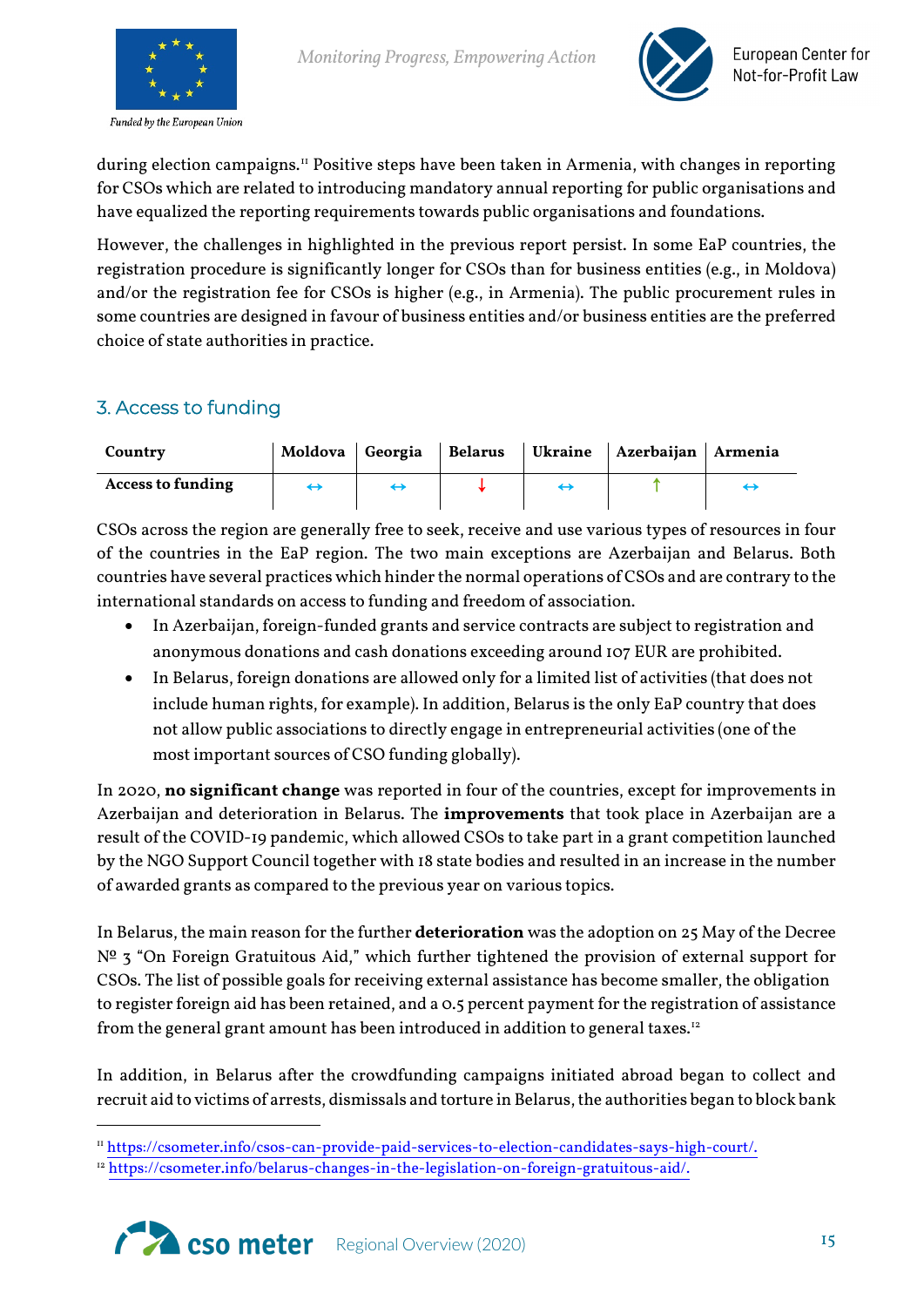



transfers. Significant donations for hundreds of people were frozen in bank accounts. The government, without legal grounds, declared the illegality of the activities of foreign funds. As part of a politically charged criminal case, during the election campaign the largest national crowdfunding platform *MolaMola* was blocked, and its managers were imprisoned on criminal charges of tax evasion.

In addition to the limitations described above, there are also several other developments related to access to funding which hinder the operation of CSOs and are contrary to international standards:

- In Ukraine, several draft laws related to CSOs receiving foreign funding were introduced. These aim to limit the possibility of individuals associated with foreign-funded CSOs to serve on the boards of state enterprises or state banks, or to become state officials. One of the drafts introduces separate registration for foreign-funded CSOs and would even oblige their CEOs and board members to pass an annual polygraph test to 'prove' they are loyal to Ukraine. Such proposals are contrary to international standards as the drafts stigmatize CSOs and would sanction individuals for engaging in activities which at the time of their implementation were not illegal. As a general effect, the draft laws will likely discourage individuals from engaging with CSOs because of the possible negative consequences of doing so.<sup>[13](#page-15-0)</sup>
- In Georgia, two measures from the Open Government Partnership (OGP) Plan related to the financing of civil society have been frozen because of the COVID-19 pandemic (the introduction of standards for public funding to CSOs and the possibility for local authorities to issue grants to CSOs).
- In Armenia and Moldova, the attacks and efforts to limit external funding of CSOs and label those that are funded by Open Society Foundations (an international grant-making network founded by George Soros), continued in the political discourse.

#### 4. Freedom of Peaceful Assembly

| Country                    |  |  | Moldova   Georgia   Belarus   Ukraine   Azerbaijan   Armenia |  |
|----------------------------|--|--|--------------------------------------------------------------|--|
| <b>Freedom of Peaceful</b> |  |  |                                                              |  |
| Assembly                   |  |  |                                                              |  |

Freedom of peaceful assembly has been the area with most deterioration as the severe restrictions during the COVID-19 pandemic have limited the space for citizens to voice their opinions and needs. In addition to these temporary measures which differed in each country in terms of types and number of persons allowed to assemble, this area has noted further **deterioration** in all countries (except for Georgia):

<span id="page-15-0"></span><sup>13</sup> [https://ecnl.org/news/friends-or-foes-are-csos-receiving-foreign-funding-enemies-ukraine.](https://ecnl.org/news/friends-or-foes-are-csos-receiving-foreign-funding-enemies-ukraine)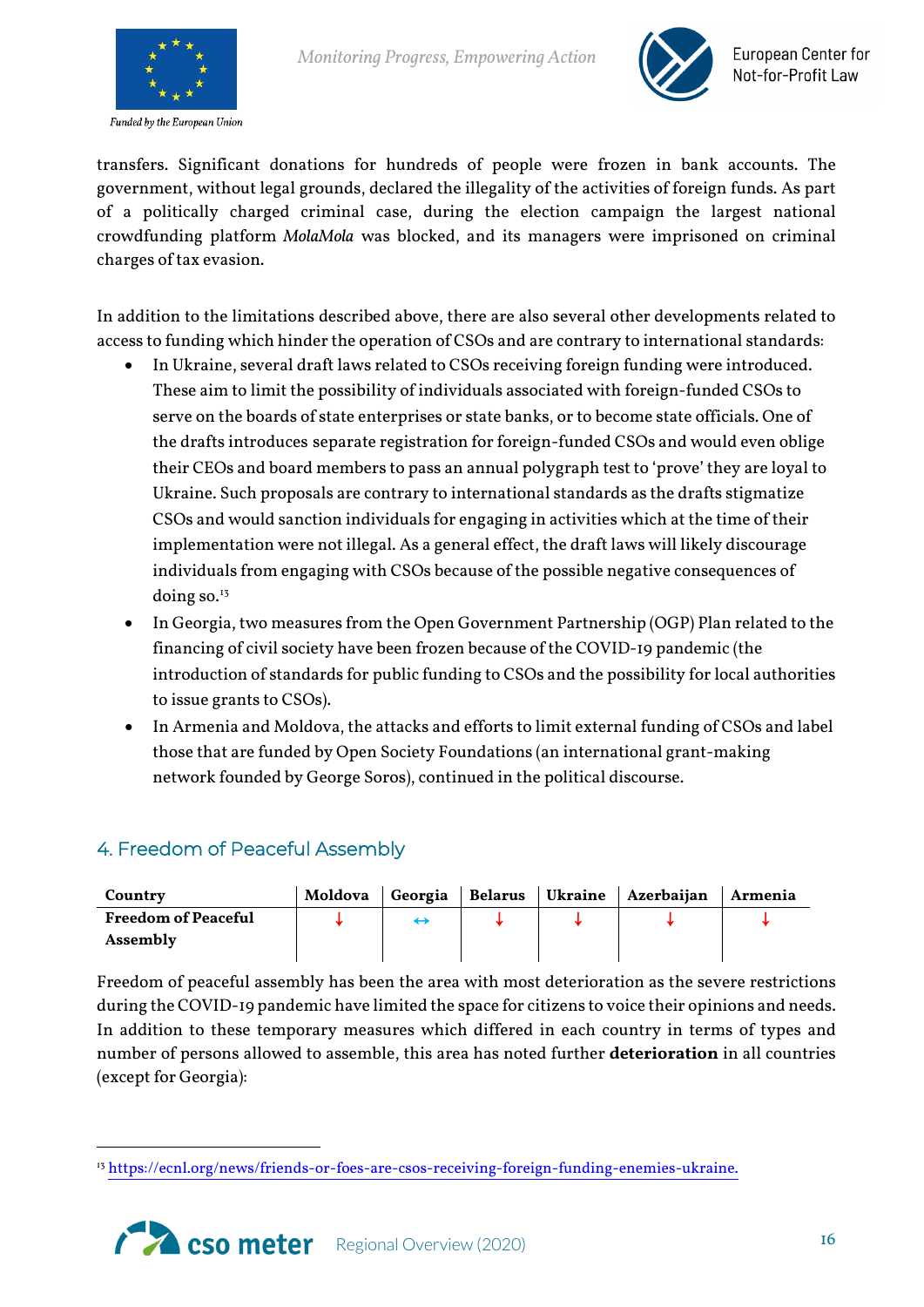



- In Ukraine, a draft law has been proposed in the Parliament that prohibits assemblies near courts.
- In Moldova, the Chisinau municipality website where notifications for assemblies are recorded was brought down in a hacker attack which led to a loss of information. The number of participants in an assembly is limited to 50 persons (after initially being limited to three persons).
- In Belarus, a new burdensome procedure was imposed for the initiators of public events which is not directly related to COVID-19. Organisers must conclude agreements on the provision of services by the police, medical and cleaning services before applying for or notifying the event to local authorities. The number of arrests of peaceful protesters is nearing 30,000. The number of politically-motivated criminal cases is reaching 1,000. The list of political prisoners continues to grow and lists more than [14](#page-16-0)5 names,<sup>14</sup> including board members and activists of the national students' union and volunteers of the Human Rights Centre "Viasna". There is no indication that the authorities are investigating the thousands of reports of police brutality or threats of sexual violence against detainees filed since mid-August or the killings of protesters. [15](#page-16-1) During the second wave of coronavirus in October/November, the prisons in which thousands of arrested Belarusians are held became infection sites for COVID-19. The law enforcement forces deliberately exploited the threat of infection in prison as a deterrent.
- In Azerbaijan, the introduction of SMS permission to leave places of residence has also hindered the possibility to take part in protests or assemblies as the permissible reasons for leaving the home were limited and did not include protesting.
- In Armenia, the inconsistent approach by the police towards spontaneous assemblies led to unequal and disproportionate application of limitations (e.g., when it comes to dispersing protesters).

Even though Georgia did not report overall deterioration in this area, there were serious limitations as gatherings and assemblies of more than three people were not allowed during the first stage of the pandemic.

#### 5. Right to participation

| Country                       | Moldova | Georgia Belarus | Ukraine | Azerbaijan | Armenia |
|-------------------------------|---------|-----------------|---------|------------|---------|
| <b>Right to participation</b> |         |                 |         |            |         |

<span id="page-16-1"></span><sup>&</sup>lt;sup>15</sup> [https://www.belarusinfocus.pro/sites/default/files/seeking\\_justice\\_web\\_new.pdf.](https://www.belarusinfocus.pro/sites/default/files/seeking_justice_web_new.pdf)



<span id="page-16-0"></span><sup>14</sup> [https://spring96.org/en/news/49539.](https://spring96.org/en/news/49539)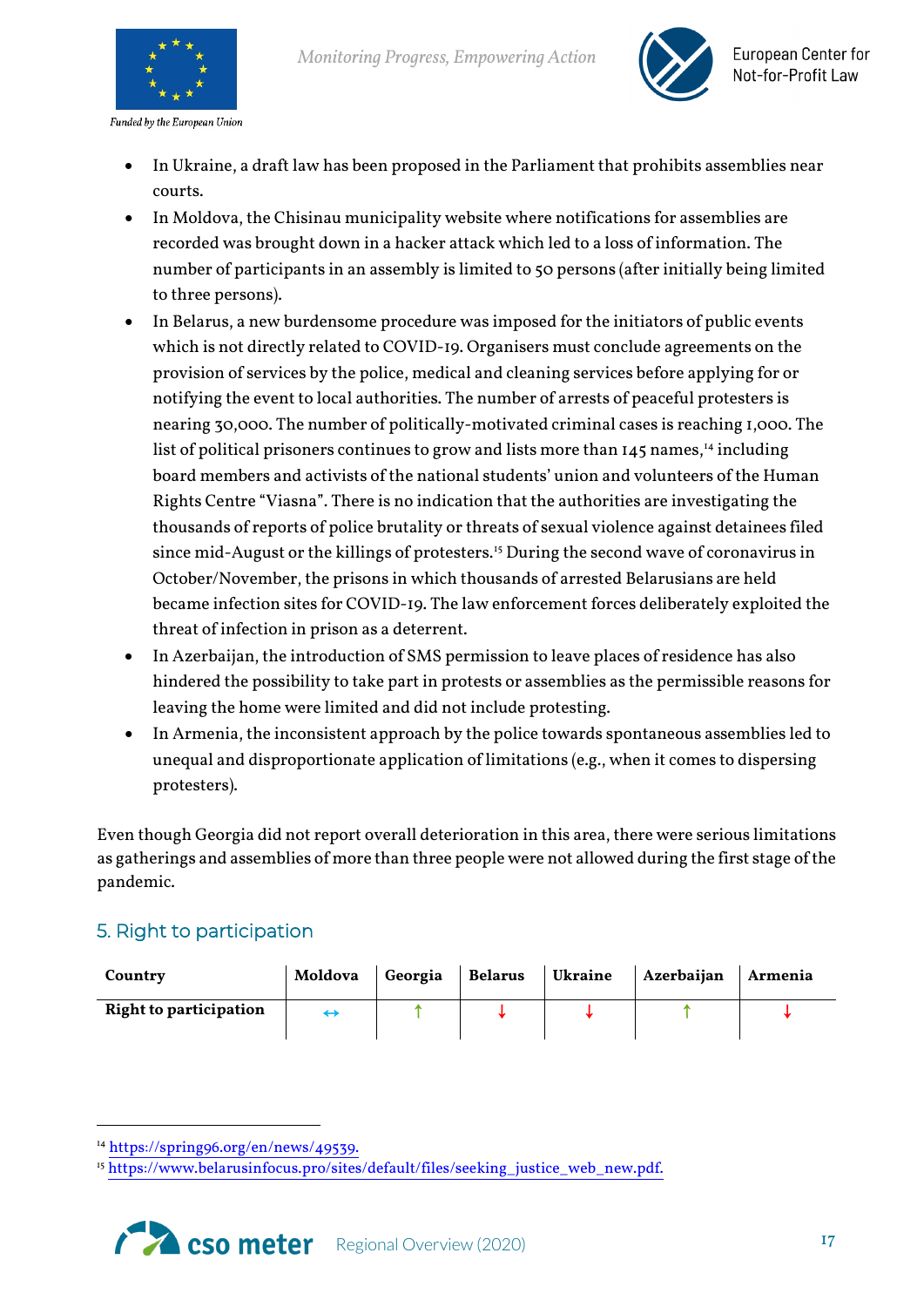



The right to participation has been among the most affected areas during the COVID-19 pandemic. Despite the general obstacles to organising in-person consultations around different issues and the need for fast decision-making, in two countries **improvements** were noted:

- In Azerbaijan, the government prepared its first OGP Action Plan which contains several positive measures that, if enacted, will improve the civil society environment.
- In Georgia, the government adopted amendments to the Law on Normative Acts which introduced the regulatory impact assessment (RIA) that should ensure quality in adoption and implementation of laws.

Three countries noted **deterioration** in exercising their right to participation, including access to information. It is important to note that the right to participation is equally applicable during emergencies. [16](#page-17-0) It may be even more important to ensure participation when making decisions in order to increase the trust in any measures adopted. The negative examples include:

- In Ukraine there have been cases of acts submitted without being on the agenda of the Council of Ministers and journalists and CSOs were not allowed into the Parliament. Also, there was a proposal to stop considering requests for information during the quarantine, but this was not ultimately adopted.
- In Moldova, the Parliament's work was initially blocked during the pandemic and not all committee meetings were broadcasted live. Also, the time needed by the authorities to respond to the inquiries for public information tripled during this time.
- In Georgia, obtaining public information was suspended during the pandemic.
- In Belarus, withholding information about coronavirus infection rates has become one of the most serious problems that led to an increase in mortality.

In addition to the pandemic-related measures and their effect on participation, there were also other legislative and regulatory initiatives which **may lead to further deterioration** of exercise of the right to participation:

- In Armenia, the government proposed amendments to the Law on Freedom of Information that would allow the withholding of information related to environmental protection. This has been heavily criticized by CSOs that fear this amendment may be used to hide information on large corporations and their impact on the environment.
- In Ukraine, the timeline for public consultations has been shortened from 20 to 10 days. In addition, four draft laws on lobbying have been introduced in Parliament. They contain vague and broad definitions that may hinder CSO advocacy and the possibility to participate in decision-making. While it is important to ensure that the decision-making process is transparent and there are no undue influences on decision-makers, it is important to highlight that the right to participation is an internationally accepted right which should be respected. Therefore, the right of CSOs to engage in the decision-making process through advocacy and public consultations should not be limited.

<span id="page-17-0"></span><sup>&</sup>lt;sup>16</sup>https://ecnl.org/publications/keep-civic-space-healthy-rights-card-public-participation-decision-making[during-covid.](https://ecnl.org/publications/keep-civic-space-healthy-rights-card-public-participation-decision-making-during-covid)

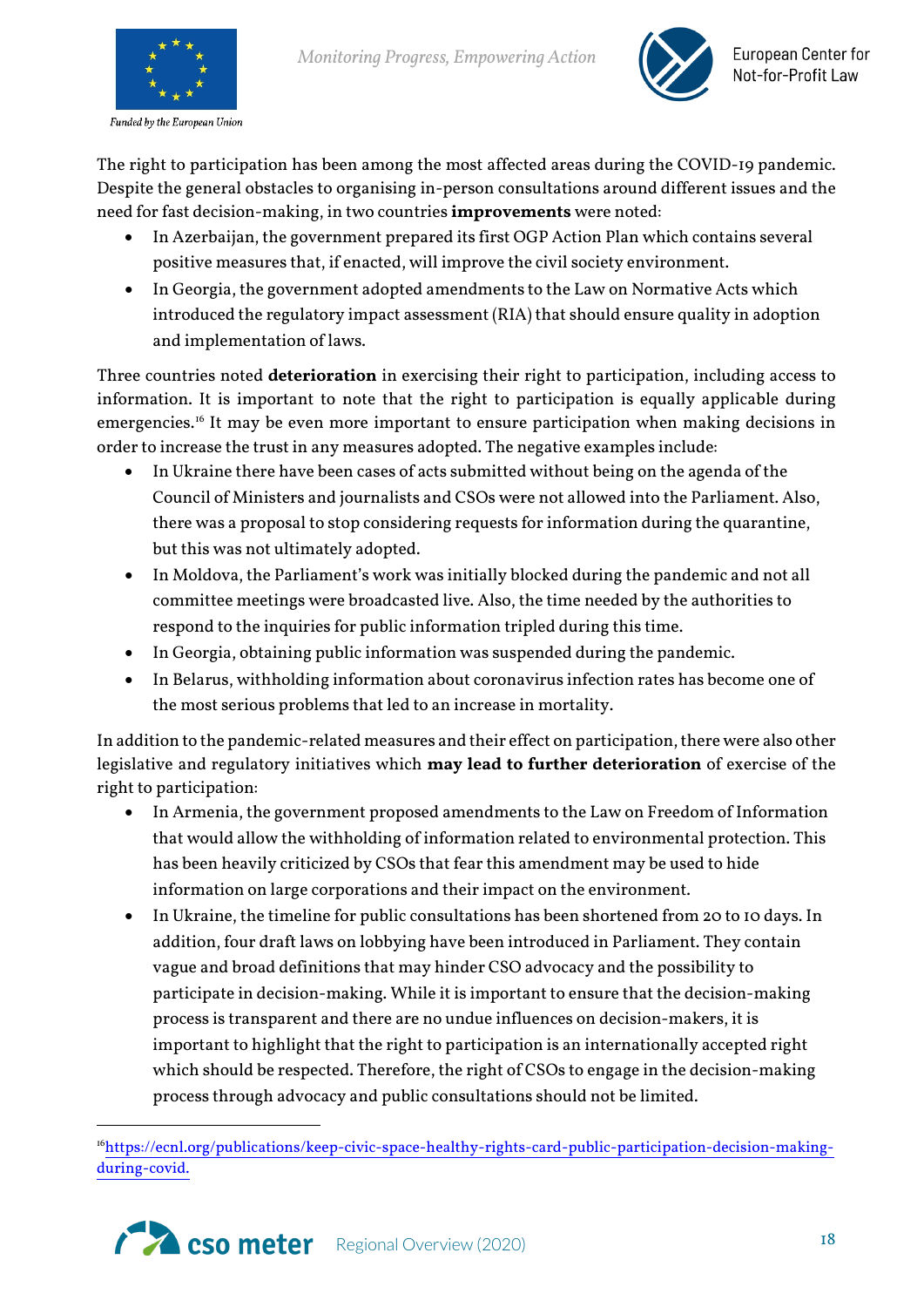



**No significant changes** were reported in Moldova, besides CSOs enjoying an improved attitude on the part of public authorities towards their right to participation in decision-making processes. The Parliament's website still has certain gaps (regarding the timely publishing of its agenda and draft laws). In 2020, the Parliament launched an additional annex to its website which has slightly improved its level of transparency.

#### 6. Freedom of expression

| Country                      |  |  | Moldova Georgia Belarus Ukraine Azerbaijan Armenia |  |
|------------------------------|--|--|----------------------------------------------------|--|
| <b>Freedom of expression</b> |  |  |                                                    |  |

Limitations on freedom of expression have occurred mainly because of the COVID-19 pandemic. While most of the EaP countries have reported **no significant changes** to freedom of expression, **deterioration** was reported in Ukraine and Belarus:

- In Ukraine, the deterioration is a result of such as the introduction of administrative proceedings for criticizing the President, calls for violence on social networks, continuous attacks on activists and journalists, and calls for repealing the Law "On Amnesty for Euromaidan Participants" in order to hold Euromaidan activists criminally liable.
- In Belarus, there were cases of arresting investigative journalists and whistle-blowers and expelling a student from university who publicly urged students not to attend classes due to the coronavirus. Also, internet access in Belarus was wholly or partly limited. [17](#page-18-0) Blockings were either total or concerned specific internet services, websites, social networks and messaging services, whether local or global. It is alleged that the Belarusian authorities decided to block data transfer protocols, which led to the disruption of connectivity of Belarusian networks. All foreign traffic was directed through one channel only to allow for deep-packet inspection making VPN services ineffective. Under international human rights law such disruptions are impermissible. During the dispersal of peaceful demonstrations, the police and military forces purposefully hunted down journalists who were beaten and detained despite the presence of special vests marked "press". In several cases, targeted shootings were carried out on journalists. The websites of several dozen media outlets<sup>[18](#page-18-1)</sup> were blocked, several journalists were charged with criminal charges, and two leading Telegram channels were included in the list of international terrorists. In Autumn 2020, all foreign correspondents were forced to suddenly re-register and this was announced in such a way that on the day of the mass protest demonstration there were simply no legal foreign correspondents.

<span id="page-18-0"></span><sup>17</sup> [https://csometer.info/internet-disruption-in-belarus/.](https://csometer.info/internet-disruption-in-belarus/)

<span id="page-18-1"></span><sup>18</sup> [https://netobservatory.by/belarus-shutdown-2020/.](https://netobservatory.by/belarus-shutdown-2020/)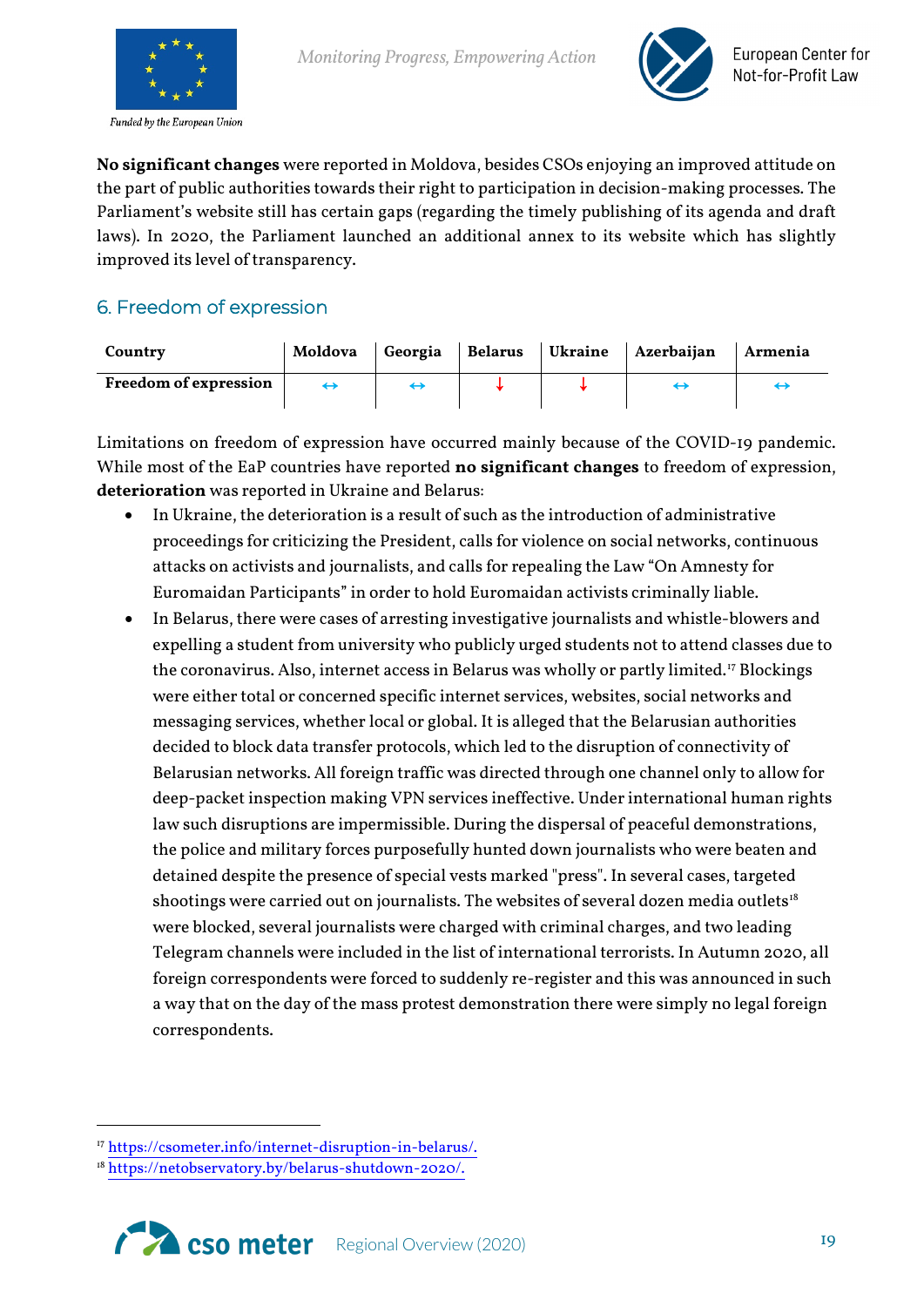



**No significant progress** was noted in Armenia, Azerbaijan and Moldova, except certain changes and measures undertaken in relation to the COVID-19 pandemic:

- In Armenia, a requirement to cite official sources on coronavirus infections has been introduced as part of the emergency measures in the first month of the state of emergency, but was then removed.
- In Moldova, a similar proposal was repealed before being enacted as the Audiovisual Council decided to reverse its decision as a result of advocacy by CSOs and journalists.
- In Azerbaijan, amendments to the Law on Information, Informatization and Protection of Information have obliged users and owners of information resources on the internet "not to place false information", an overly-broad limitation that does not only apply to the coronavirus situation, but also in general.

According to international standards, any limitations on freedom of expression should be in line with the requirements of international human rights law. More specifically, such limitations should be for a legitimate reason and be proportionate. Measures to fight disinformation should not limit freedom of expression.

#### 7. Right to privacy

| Country          | Moldova | Georgia   Belarus | Ukraine | Azerbaijan Armenia |  |
|------------------|---------|-------------------|---------|--------------------|--|
| Right to privacy |         |                   |         |                    |  |

The right to privacy remained constitutionally guaranteed in all countries of the region. The use of mobile phone data to track the spread of COVID-19 has been applied in three of the EaP countries (Armenia, Ukraine and Georgia). Except for Ukraine and Belarus, which reported **deterioration**, the rest of the countries reported **no substantial changes** in the right to privacy as compared to last year.

- In Ukraine, the mobile app "Diia" (Action), which is used to control person's self-isolation continues to operate, and it is considered that offences related to personal data distribution took place, and that there were leaks of Ukrainian citizens' personal data through Telegram channels.
- In Belarus, checking the contents of smartphones without any procedural design is used everywhere (for example, at the entrance to the Metro). The presence of photos from rallies or subscriptions to opposition Telegram channels can be grounds for arrest. Torture or threats of violence in order to force the revealing of a password is a common practice.

While, in the rest of the countries, there were **no significant** changes, the COVID-19 crisis brought a wave of efforts to track its spread:

• In Armenia, the authorities now have the right to collect information on the location and calls of the users of electronic communication services in order to identify the location,

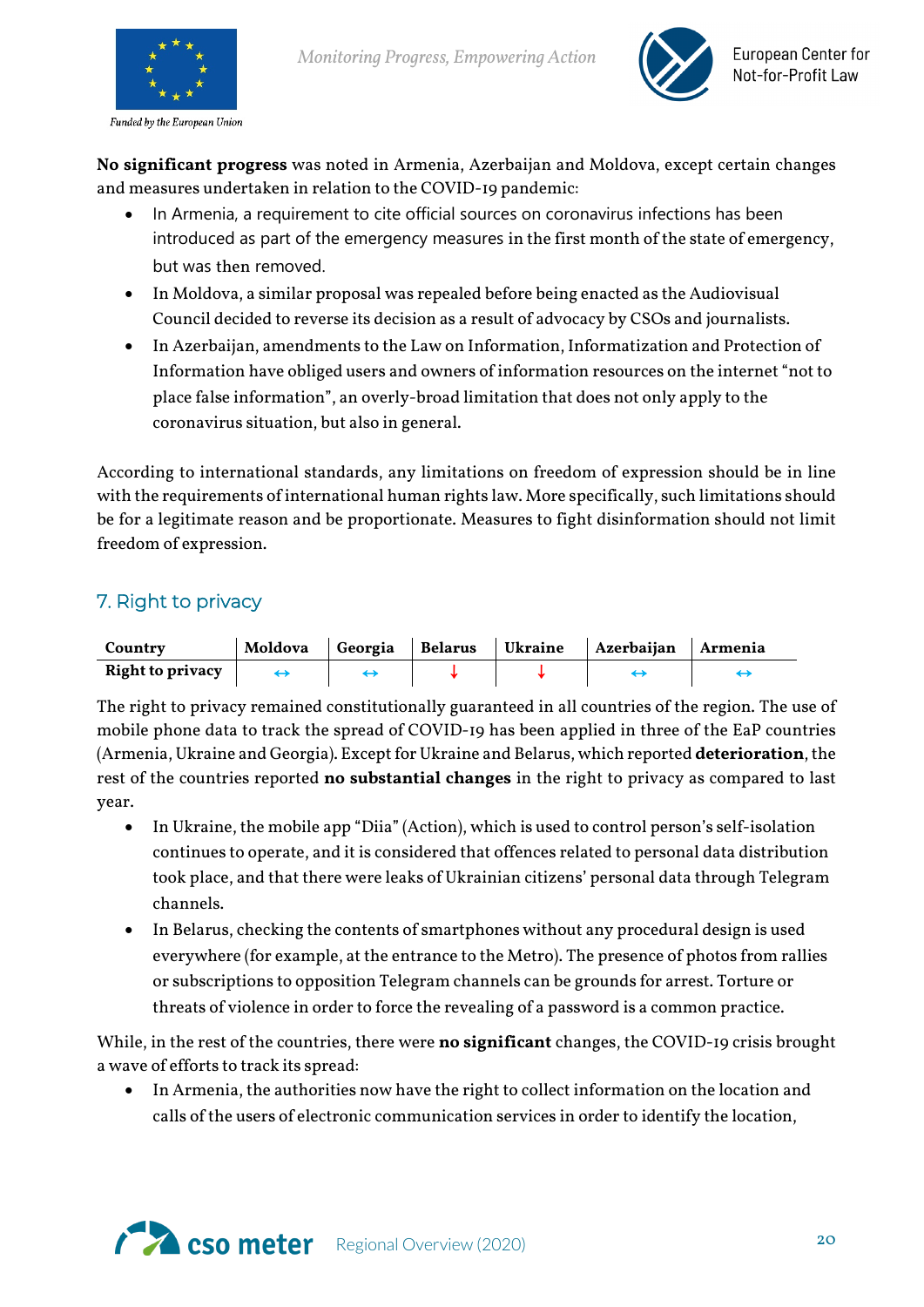



movements and the contact circles of potentially infected people during the period of the state of emergency.

- In Georgia, the "Stop COVID" app was promoted for voluntary use.
- In Azerbaijan, the authorities applied a different approach by limiting freedom of movement and introduced a permission system for leaving the place of residence via SMS. It has, however, been abolished as of 5 August in the parts of the country where it was still in place.

Using mobile phone data infringes on people's right to privacy. Therefore, any data collection should be the least intrusive way to identify people potentially exposed to a virus (for example, proximity between people can be obtained without necessarily geo-locating them). Data collection should be specifically provided by law, necessary in a democratic society and for a legitimate objective. Any measure allowing collection of information should have a mechanism for oversight, guarantees for data storage and a sunset clause for the immediate destruction of data once the emergency ends.

#### 8. State duty to protect

| Country               |  |  | Moldova   Georgia   Belarus   Ukraine   Azerbaijan   Armenia |  |
|-----------------------|--|--|--------------------------------------------------------------|--|
| State duty to protect |  |  |                                                              |  |

CSOs in all countries continue to enjoy some protection against state and third-party interference in their internal matters. **Improvements** in state duty to protect in 2020 are recorded in Armenia with the adoption of amendments to the Criminal Code providing criminal and administrative sanctions for public calls to violence and the justification of violence on specific grounds.

**Deterioration** was recorded in Belarus with the imposed heavier reporting requirements. On 7 November, the Ministry of Justice suddenly and unexpectedly issued Decree №153-1 "On information about the activities of public associations and foundations". This document stipulates that public associations and foundations will be required to publish a report on their activities together with a financial report by 1 March of each year. The list of information to be published by public associations in the new report consists of two blocks: (i) a report on the activities of the organisation. This should include information on the number of members of the public association, its organisational structures, the location of its governing body and the activities carried out during the year; and (ii) a statement of income and expenditure of cash and property. Information on the total amount of funds and other property must be noted, including entrance and membership fees (if the fees are provided by statute), income from lectures, exhibitions, sports and other events held for statutory purposes, income from entrepreneurial activity (from enterprises founded by a public association), voluntary donations, income from foreign states, foreign and international organisations, and income from other sources. Regarding expenditures, it is necessary to indicate the total amount of expenditure, the number of employees of the organisation, the payment for their work, expenditures for logistical support, and use of funds and other property.

AML/CTF regulations continue to have a major impact on CSOs in the EaP region, due to the lack of a risk-based approach, and lack of involvement of CSOs in the risk assessments, lack of respect for

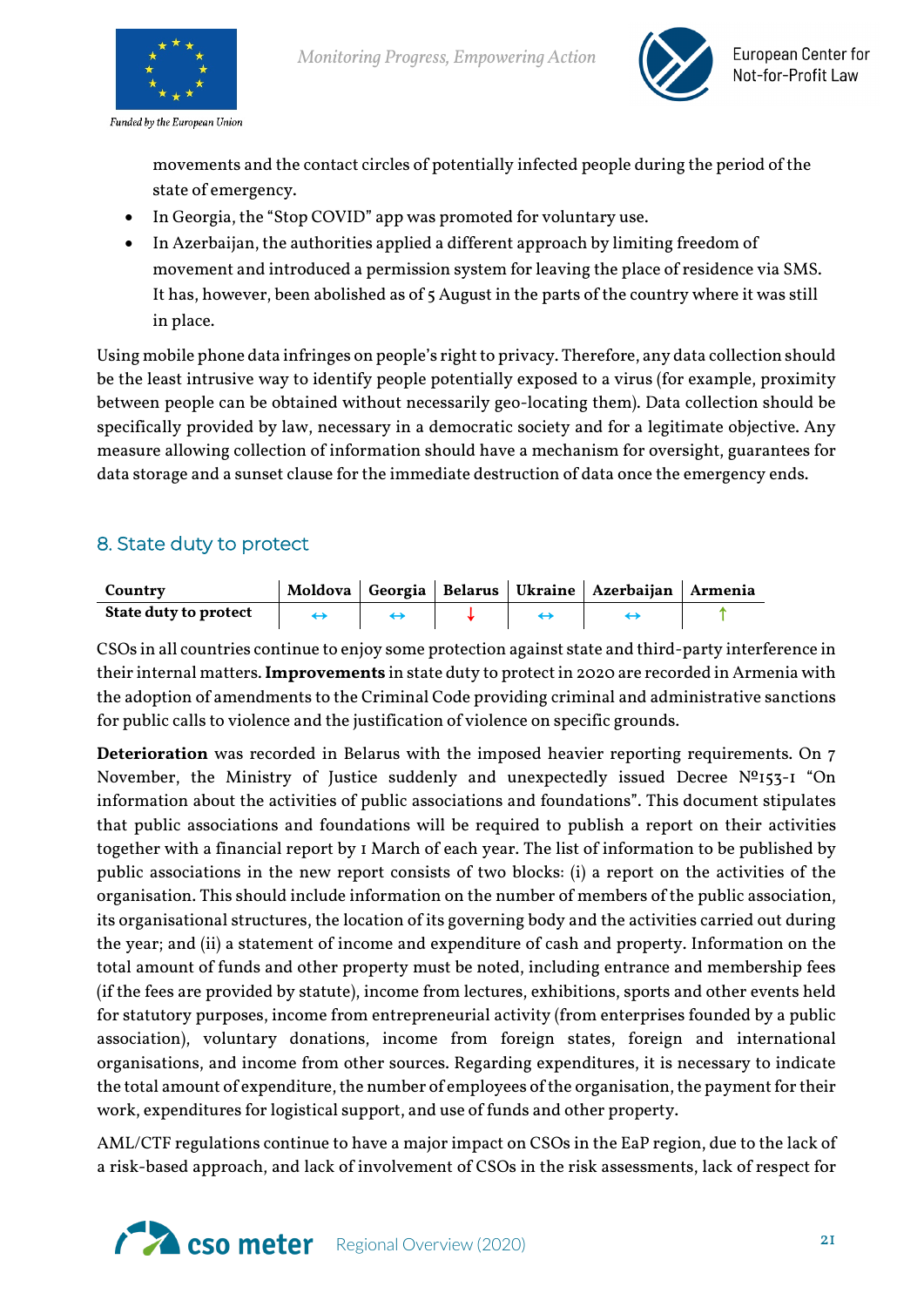



human rights, lack of clear guidance on implementation, burdensome requirements and disproportionate sanctions for violation.

- In Azerbaijan, there are burdensome requirements for CSOs related to the measures to fight extremism, terrorism and money laundering.
- In Ukraine, CSOs have an obligation to disclose their ultimate beneficial owner (UBO), which burdens the operation of CSOs as they do not have a UBO.
- In Moldova, the CSO sector risk assessment took place without any engagement with CSOs and its results were not made publicly available.
- In Belarus, the new law adopted on 13 May introduces heavier reporting requirements for public associations and foundations on AML/CTF, which does not comply with the riskbased approach. [19](#page-21-0) In this case, it should be considered that the existing law on AML/CTF obliges banks to control whether the financial transactions of CSOs correspond with their statutory objectives.

In at least three countries of the region, the smear campaign against CSOs continued. In Ukraine, the term "sorosiata" has been used, in Armenia attacks continue against CSOs supported by Open Society Foundations, while in Moldova there is negative rhetoric against CSOs that receive foreign funding, and which are depicted as a possible foreign influence in Moldova's domestic politics.

In Belarus, pressure and violence are directed against all public institutions, including CSOs engaged in protests. Hundreds of activists have been detained, arrested, searched, beaten and tortured. Specific and severe repressions are directed by the regime against those CSOs that cooperate with the Coordination Council for the Transfer of Power, conduct human rights activities, or provide assistance to prisoners and the victims of repression. The arrest of a CSO leader at a protest action almost always means checks, sanctions or other attacks on the CSO itself, whatever activity it is engaged in (for example, a hospice was deprived of state support after its director was arrested for participating in a mass action in his spare time).

#### 9. State Support

| Country              |  |   | Moldova   Georgia   Belarus   Ukraine   Azerbaijan | Armenia |
|----------------------|--|---|----------------------------------------------------|---------|
| <b>State support</b> |  | ↔ |                                                    |         |

State support has been the area where countries noted the most **improvements**. In three countries, proposals for contest-based state funding were introduced, which show efforts towards opening state funding up to a wider scope of organisations (Ukraine, Armenia) and increasing the transparency of the allocation process (Moldova).

<span id="page-21-0"></span><sup>1</sup>[9https://csometer.info/belarus-introduces-heavier-reporting-requirements-for-csos-based-on-aml-ctf](https://csometer.info/belarus-introduces-heavier-reporting-requirements-for-csos-based-on-aml-ctf-measures/)[measures/.](https://csometer.info/belarus-introduces-heavier-reporting-requirements-for-csos-based-on-aml-ctf-measures/)

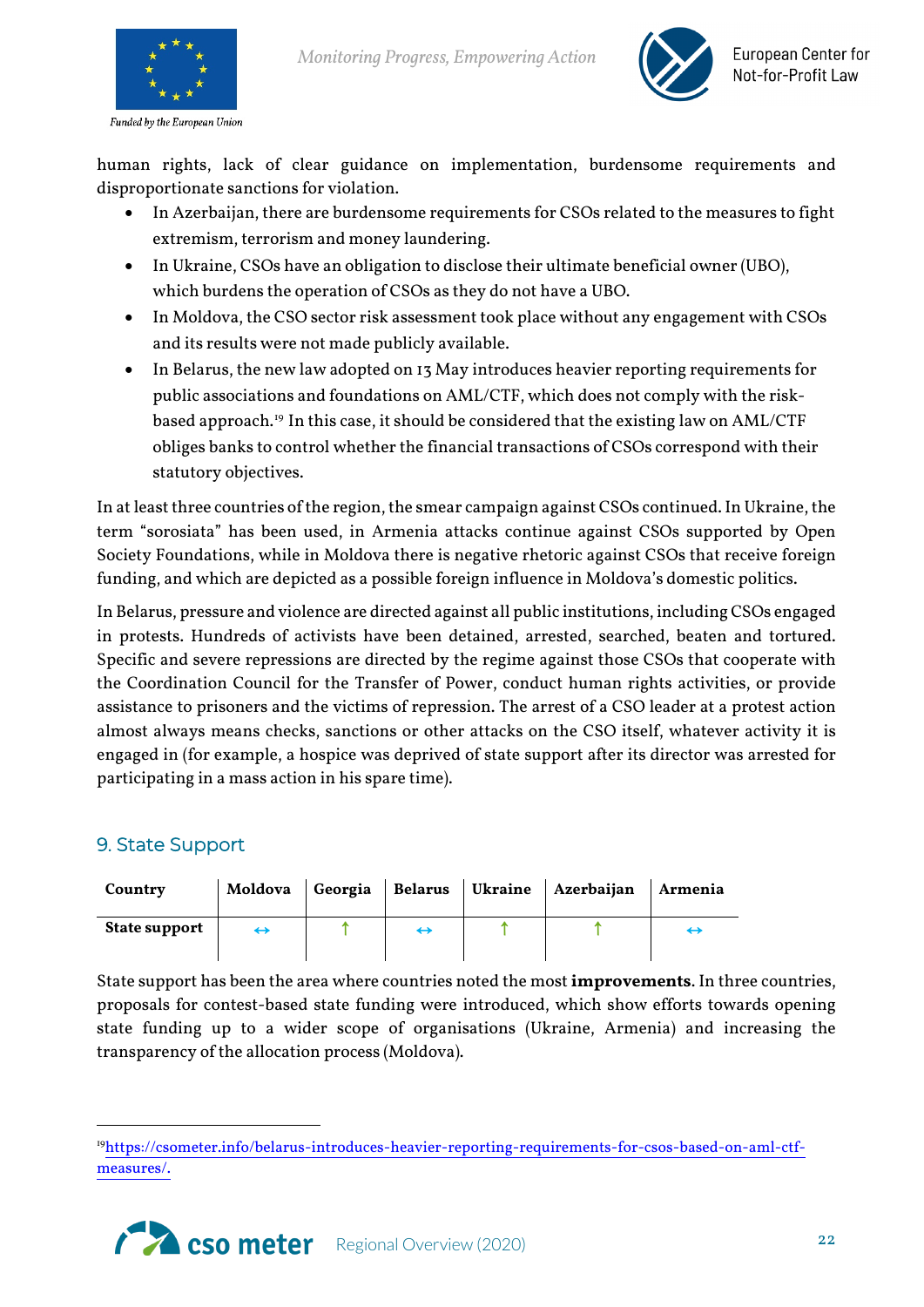



- In Ukraine, a proposal for contest-based state funding was introduced for CSOs relating to people with disabilities.
- In Armenia, a proposal was introduced for the provision of clearer and more transparent regulations on state grant competition, selection processes and criteria.
- In Moldova, the State Chancellery is supporting the process of developing a regulation on unified principles for state funding for CSOs.<sup>[20](#page-22-0)</sup>

Other improvements under state support that took place were:

- In Moldova, the duration of the public utility status was extended from 3 to 5 years.
- In Georgia, a draft-law on social entrepreneurship was prepared and introduced.
- In Armenia, a supportive draft law on volunteerism was proposed.
- In Azerbaijan, an increase in the number of grants to CSOs and the provision of 10 percent of business profits to CSOs (but only in the area of culture).
- In Belarus, the authorities have developed a positive draft law on volunteering that takes into account the recommendations of CSOs.

However, state support in the region remains insufficient and non-transparent. In addition, no significant efforts were made to contract CSOs' services. Except for the attempt in Azerbaijan to allocate 10 per cent of the profits of companies to specific charitable purposes, and Ukraine (where individual donors have tax benefits), in the rest of the countries tax benefits fail to stimulate philanthropy.

#### 10. State-CSO Cooperation

| Country                      |  |  | Moldova   Georgia   Belarus   Ukraine   Azerbaijan   Armenia |  |
|------------------------------|--|--|--------------------------------------------------------------|--|
| <b>State-CSO Cooperation</b> |  |  |                                                              |  |

In the area of State-CSO cooperation there has **not been major progress or substantial changes,** except in Georgia where this area was evaluated as **improved** as a result of the relaunching of the Concept for State Support to CSO Development, which is yet to be adopted. Most of the countries in the region have policy documents on CSO development and cooperation with the state authorities, as well as consultative bodies. However, their implementation has been affected by limitations over the right to participation as a response to the COVID-19 pandemic.

Even though no significant changes occurred, the EaP countries have reported certain steps towards the development of cooperation (yet intertwined with other non-supportive actions):

• In Moldova, a new focal point was established for interaction with CSOs in the State Chancellery and a new Consultative Platform in Parliament. At the same time, the National Participation Council has been discontinued. It is unclear if this institutional re-shuffle will lead to any practical improvement in the situation.

<span id="page-22-0"></span><sup>20</sup> [https://ecnl.org/news/better-regulation-state-funding-csos-moldova-long-and-winding-road.](https://ecnl.org/news/better-regulation-state-funding-csos-moldova-long-and-winding-road)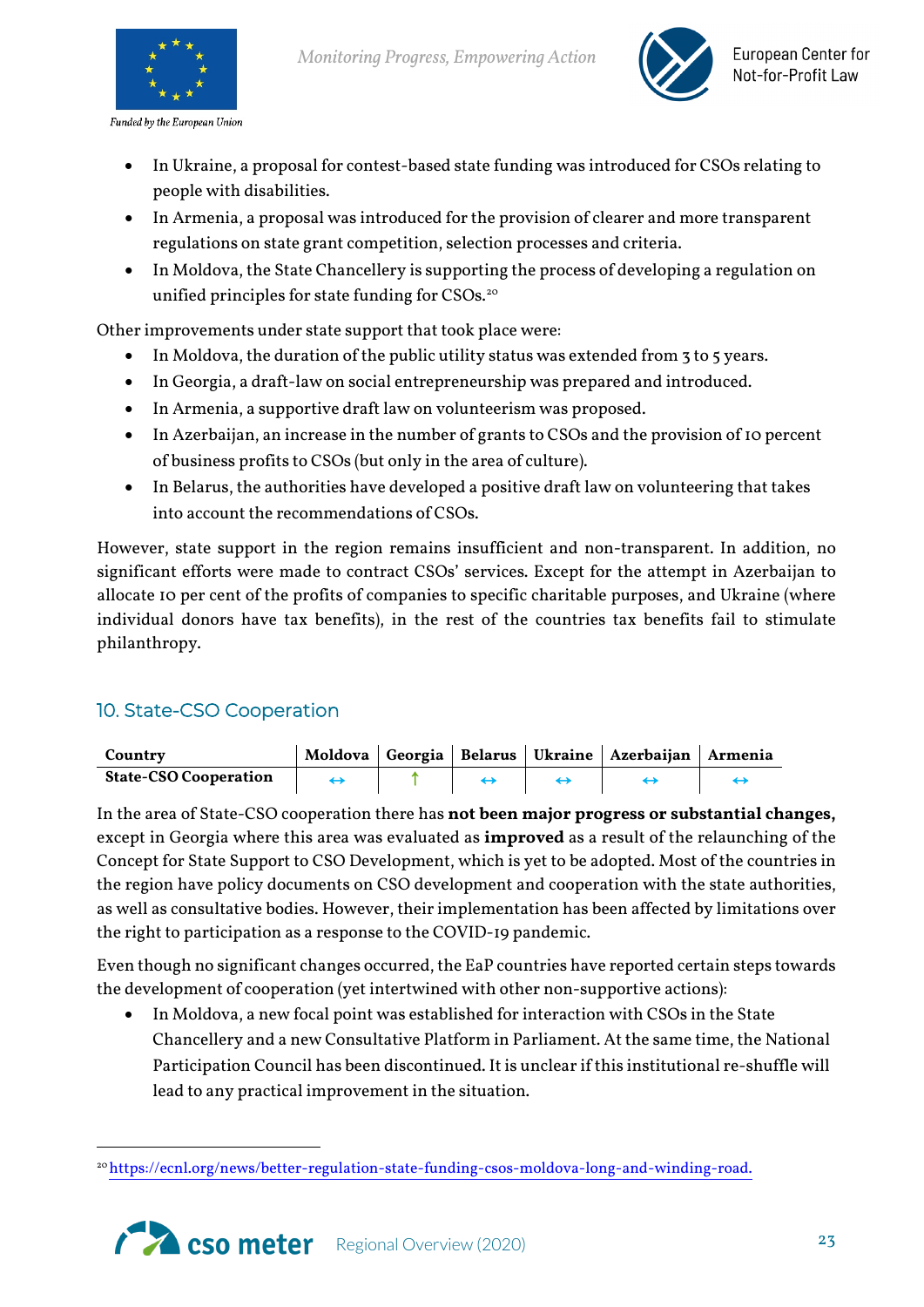



- In Ukraine, the lack of strategic approach towards State-CSO relations has also been visible in the case of Ukraine where the State Agency for Development of Youth and Civil Society was terminated just two months after it was created. However, Ukraine has engaged in an inclusive process for the development of a new civil society strategy.<sup>[21](#page-23-0)</sup>
- In Armenia, the consultative bodies such as public councils attached to ministries, joint working groups and others have not been active throughout the pandemic period. On the other hand, significant collaboration has been developed around volunteering and humanitarian assistance initiatives.
- In Azerbaijan, President Aliyev signed a decree approving the 2020-2022 National Action Plan on the Promotion of Open Government in February 2020. The Plan was developed in close participation with CSOs and individual experts and some 90 percent of recommendations of CSOs were taken into consideration.
- In Belarus, in the context of a large-scale crisis, many organisations announced the curtailment of any contacts with the government, including joint programmes and advocacy.

<span id="page-23-0"></span><sup>21</sup> [https://csometer.info/ukraine-new-civil-society-strategy-in-the-making/.](https://csometer.info/ukraine-new-civil-society-strategy-in-the-making/)

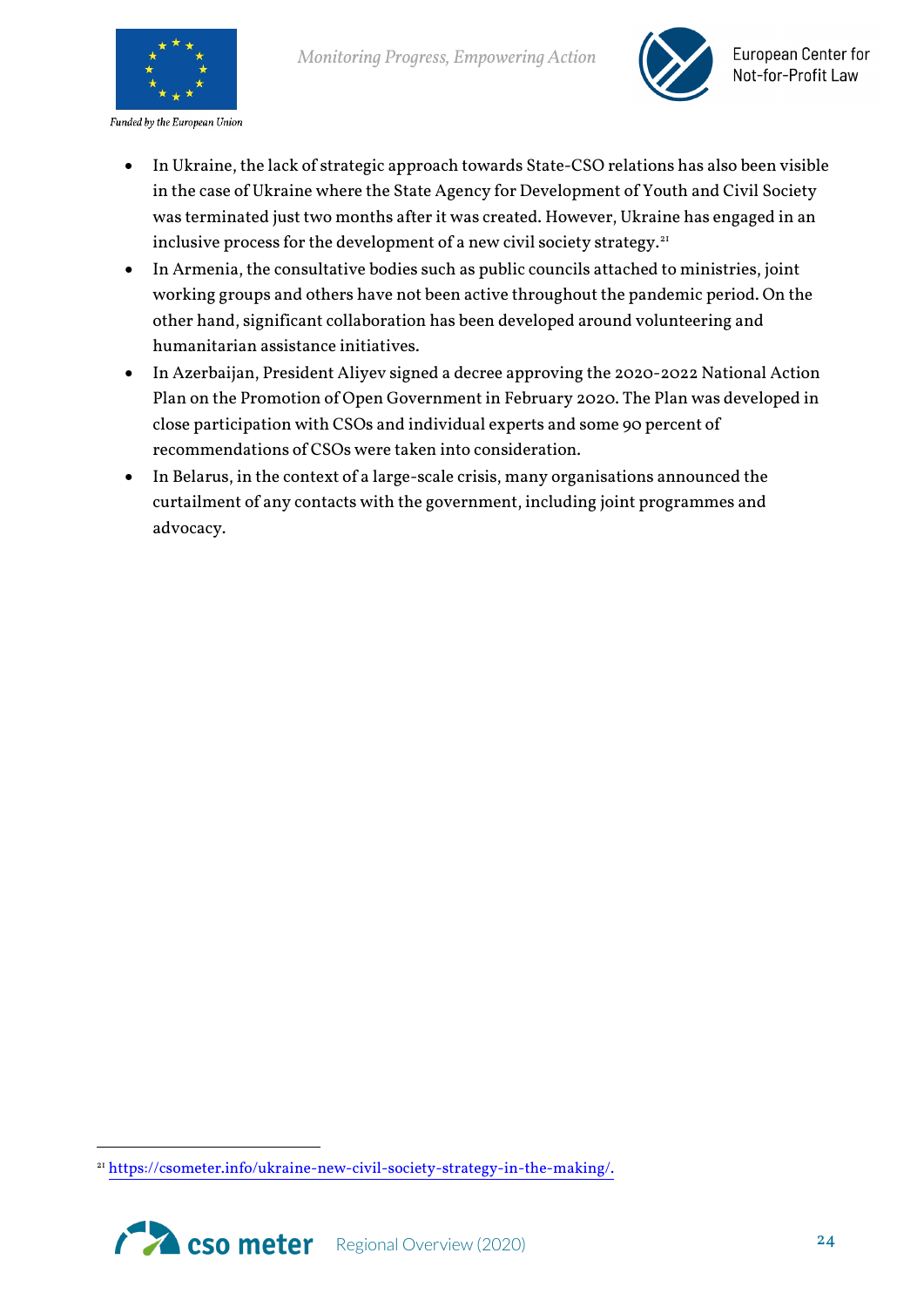



## <span id="page-24-0"></span>II. CONCLUSIONS AND RECOMMENDATIONS

CSOs in the EaP region (and worldwide) went through a challenging year. The COVID-19 pandemic has not only put pressure on CSOs and their operating mode but has also affected the environment in which they operate by introducing various restrictions to their basic freedoms. During the second wave of government responses to the pandemic, CSOs need to make sure that further undue restrictions will not be introduced, and that they will have access and involvement in decisionmaking processes, particularly in relation to the decisions that affect them and their operations.

There is one country, Belarus, where the situation has worsened dramatically with deterioration in eight out of ten areas. Apart from Belarus, the positive developments slightly outnumber the negative ones in the other five countries, despite the challenging circumstances. ECNL's partners have estimated that there is deterioration in eight areas while there is improvement in eleven areas.

In addition, the 2019 country reports identified key recommendations for the improvement of the CSO environment in each of the EaP countries. Over the past year, Moldova had the biggest number of completed key recommendations – three recommendations are fully implemented (adoption of the NCO Law, simplification of the registration procedure, and elimination of registration fee) and another three are partially implemented. In Armenia, two key measures are in discussion or in the process of implementation (development of the roadmap on the CSO enabling environment and improved effectiveness and transparency of state funding). Georgia has managed to engage in the implementation of two key recommendations (the concept of state support of CSO development was re-initiated in parliament and state and local government funding of CSOs is negotiated with the government). Azerbaijan has three recommendations that have been partially implemented (simplification of CSO registration, the development of a mechanism for disbursement of 10 percent of income tax from commercial companies to CSOs and the revision of the obligations of CSOs related to the fight against extremism, terrorism, money laundering and corruption). Still, it is not clear if their implementation will be completed successfully (e.g., in the case of CSO registration there is a promise by a Ministry of Justice official that such a measure will be undertaken). In Ukraine, there is only one measure (amendments to the regulation detailing the procedure for consulting with stakeholders) that has been partially implemented. In Belarus, similarly only one recommendation of the 2019 CSO Meter has been partially implemented: the introduction of Edict No. 415 of 17 November 2020, which establishes the publication at the beginning of each year of a list of governmental legal acts that are scheduled for development during the year. However, presidential decrees and edicts are still not subject to such open planning. This measure is yet to be implemented in practice.

Even though the number of completed key recommendations from the individual country CSO Meter reports is limited, it is important to highlight that having a clear plan with targeted

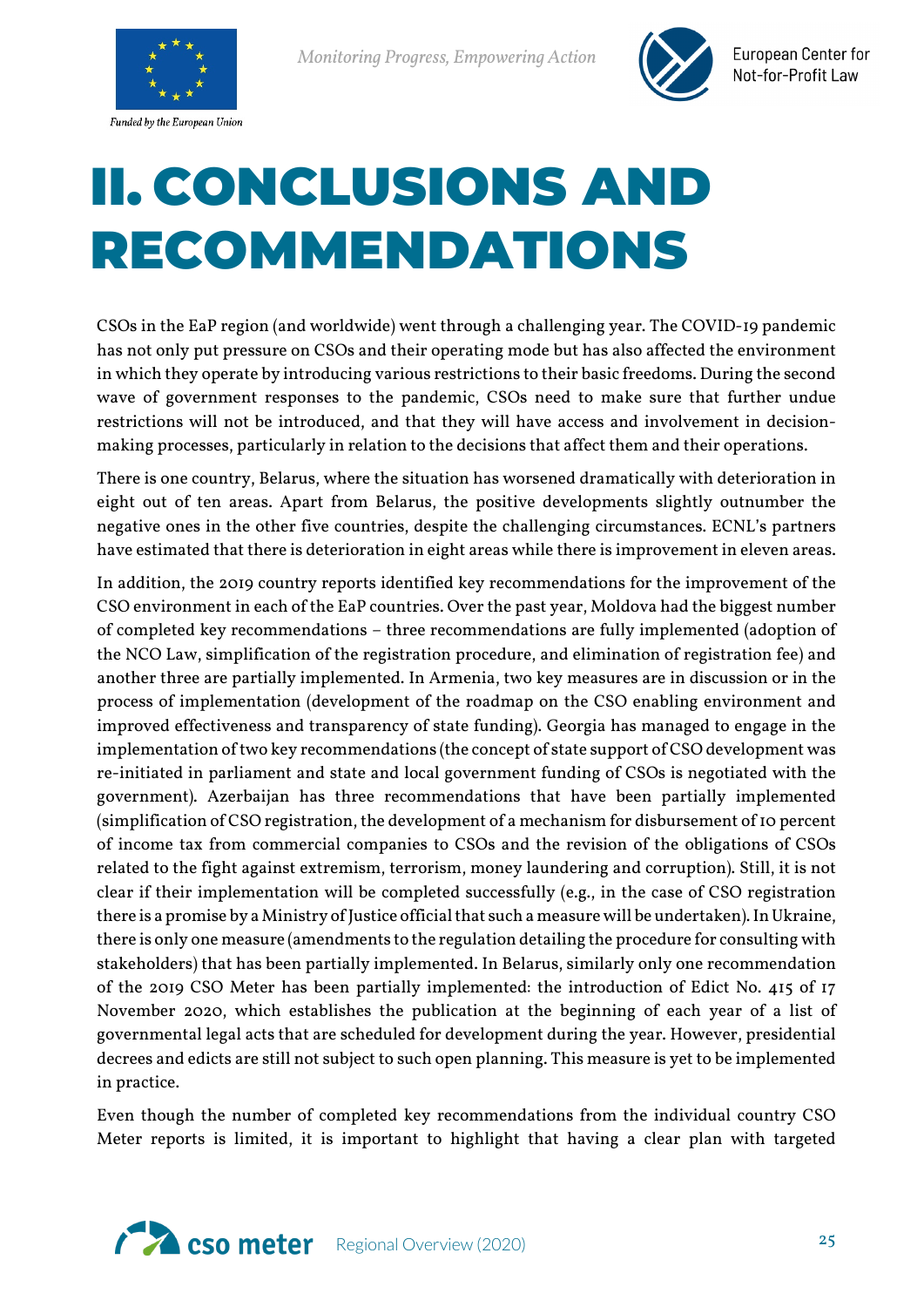





recommendations, a trained core group of knowledgeable country partners and support from international partners can lead to positive changes in spite of the negative circumstances.

#### **What are the key country priorities for the next period?**

The key recommendations of the country updates can be organised around several core issues. First, they relate to **freedom of association** and the need to ensure that CSOs have **access to resources** to be able to operate (Azerbaijan, Belarus). Therefore, countries recommend that various restrictive draft laws are voted down (e.g., in Ukraine the draft laws related to foreign funding and lobbying). Another group of recommendations relate to freedom of **peaceful assembly** and the need to eliminate restrictive rules and ensure the exercise of this right and the protection of peaceful protestors.

An area that many of the countries' recommendations target is **CSO financial sustainability** and the need to guarantee various methods for securing financial resources such as state funding (Georgia, Moldova, Ukraine); social entrepreneurship (Georgia) or economic activity (Armenia); and philanthropy (Armenia, Moldova).

Finally, most of the countries have focused on **interaction with the state** (participation and cooperation) and have proposed measures related to the need to improve the process of participation in decision-making (Armenia, Moldova), adopt policy documents related to civil society development and cooperation (Armenia, Georgia, Ukraine), or to secure the funding and human resources for their implementation (Moldova).

Below we provide the complete list of country priorities.

#### **Armenia**

The [Armenia CSO Meter update](https://csometer.info/sites/default/files/2020-12/CSO%20Meter%20Armenia%20Country%20Update%20ENG%20final.pdf) provides that authorities should:

- Introduce measures to encourage individual and business donations and boost CSO economic activities, particularly: tax incentives for donations, at least equal tax treatment of CSO economic activities as compared to business entities, and improved effectiveness and transparency of state funding, including through the establishment of institutional mechanisms for outsourcing CSO services;
- Eliminate the practice of making urgent decisions without consulting CSOs and the public as it may harm the already developed seeds of participatory policymaking culture;
- Improve the practical enforcement of participation and introduce institutional mechanisms for engaging CSOs in policy implementation and monitoring, including through state contracting, enforce mandatory consultation in the early stages of decision-making and use alternative tools and methods of participation, including online channels, to ensure CSO participation in times of emergency;
- Adopt a comprehensive CSO Enabling Environment Roadmap that should reflect priority issues of the CSO environment and help to channel the policies and efforts taken by the government towards a more enabling environment.

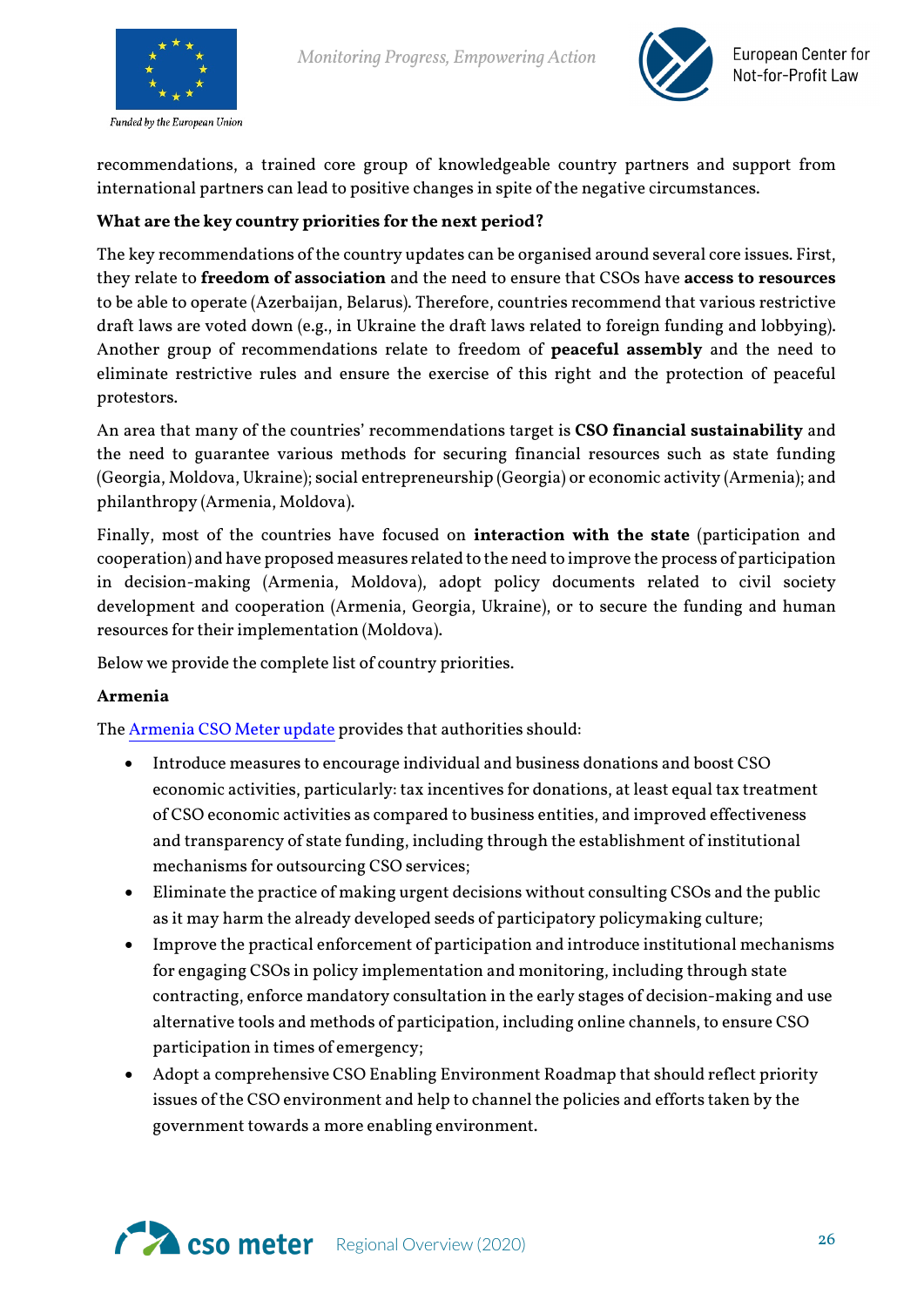



#### **Azerbaijan**

According to the [Azerbaijan CSO Meter](https://csometer.info/wp-content/uploads/2020/11/CSO-Meter-Country-Update-Azerbaijan-2020-English.pdf) update, there is a particular need to:

- Simplify the registration procedures and application deadlines for CSOs;
- Simplify or cancel the registration of grants, service contracts, and donations;
- Provide access to new sources of finance such as crowdfunding or donations from foreign citizens, or simplifying existing sources of funding (i.e., abolishing the requirement to register service contracts and small donations).

#### **Belarus**

The Belarusian administration must:

- Eliminate existing restrictions for CSOs and not introduce new restrictive regulations or measures (especially for registration of CSOs and access to resources);
- Cease the use of violence against peaceful protesters, immediately release all political prisoners, stop all political criminal cases against CSOs' leaders, activists and volunteers, bloggers, journalists, political opposition members and peaceful protesters. All acts of violence against and cruel repression and torture of peaceful protesters and detainees should be investigated and United Nations (UN) and Organization for Security and Cooperation in Europe (OSCE) experts should be invited into the country.

#### **Georgia**

The key recommendations in the Georgia [CSO Meter update](https://csometer.info/sites/default/files/2020-12/CSO%20Meter%20Country%20Update%20Georgia%202020.pdf) include:

- Improving of grant issuing procedures by establishing basic principles and standards of transparency applicable for all grant-issuing government entities by state;
- Providing appropriate changes to the law of Georgia on grants;
- Supporting the implementation of local initiatives by the government of Georgia and ensuring the authorisation of municipalities with the right to issue grants and providing appropriate changes to the Local Self-Government Code;
- Adopting the State Concept on State Support for CSOs;
- Adopting the draft law on social entrepreneurship and amendments to corresponding legislative acts.

#### **Moldova**

The priorities for the development of the CSO environment according to the [Moldova CSO Meter](https://csometer.info/sites/default/files/2020-12/Moldova%20Report%20CSO%20Meter%202020%20EN%20FINAL%20for%20the%20website.pdf)  [update](https://csometer.info/sites/default/files/2020-12/Moldova%20Report%20CSO%20Meter%202020%20EN%20FINAL%20for%20the%20website.pdf) include to:

- Improve the transparency of and participation in decision-making by developing tools that ensure the access to information of public interest, including to information on draft laws, and by developing a practical mechanism for holding accountable the authorities that violate the legal requirements for decision-making transparency;
- Amend the Law No 1420/2002 on Philanthropy and Sponsorship, especially as regards the mechanism of tax deductions for donations for philanthropy and sponsorship purposes;

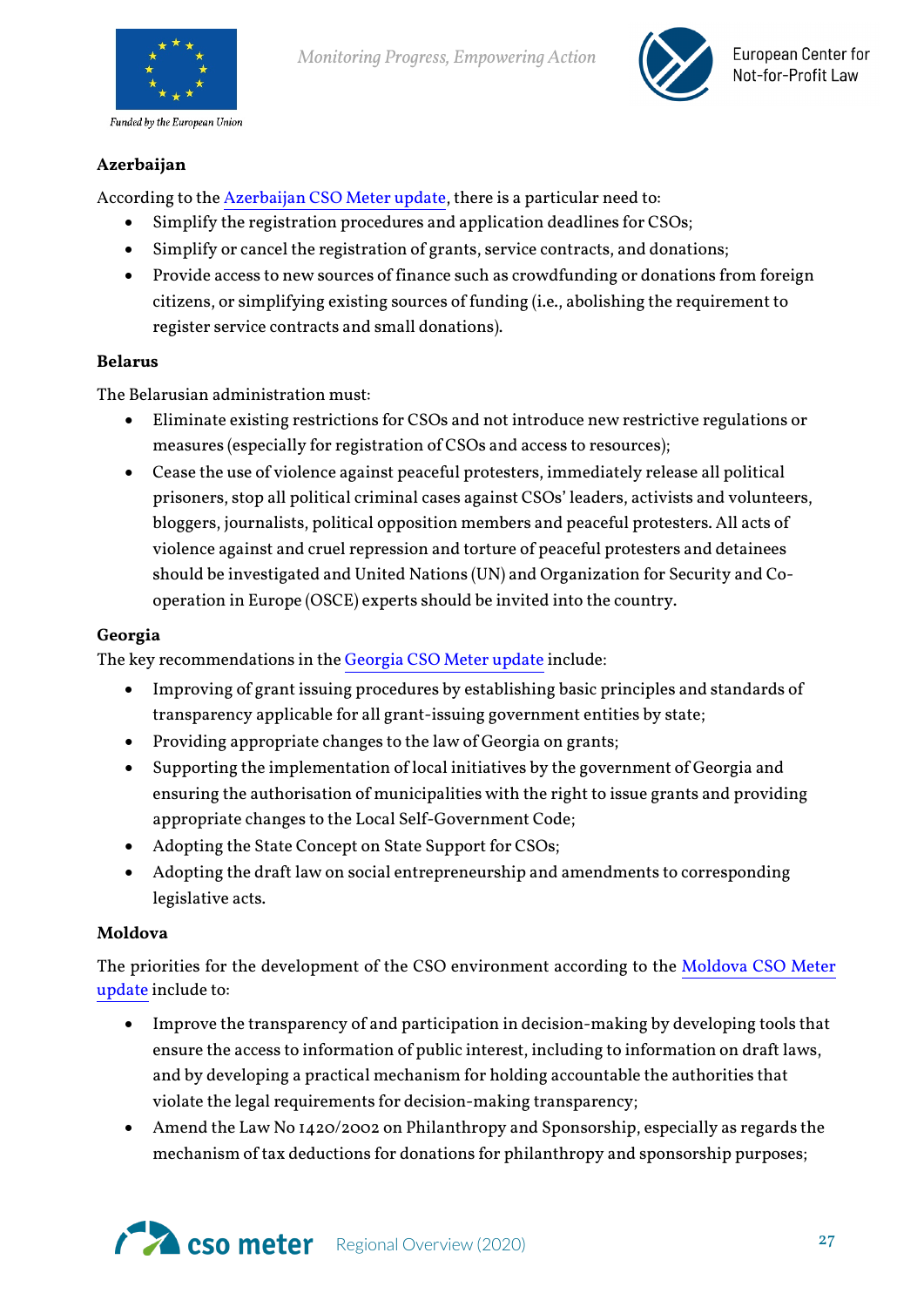



- Adopt a mechanism with uniform conditions and procedures for the direct state funding of CSOs, that should provide for the involvement of CSO representatives in setting up the funding priorities and in selecting, monitoring and assessing funding programmes (while observing the principles of transparency, equal access to resources and accountability);
- Secure the needed financial and human resources (according to the adopted action plan) and monitoring and control mechanisms required to efficiently implement the actions provided in the 2018-2020 Civil Society Development Strategy;
- Develop effective mechanisms for communication and cooperation with CSOs outside decision-making processes (by the parliament, central and local public administrations);
- Pass the draft Law No 301/2016 on incrimination of crimes motivated by prejudice in the final reading, with the amendments proposed by CSOs at the end of 2019.

#### **Ukraine**

According to the Ukraine [CSO Meter update,](https://csometer.info/sites/default/files/2020-11/CSO-METER-Ukraine-country-update-2020.pdf) authorities, particularly law enforcement agencies, the Parliament, the Government and central executive authorities, should pursue the following key priorities:

- Ensure the appropriate and efficient investigation of attacks on journalists and civil activists, including those who protect the rights of women, LGBT communities, anticorruption activists and others;
- Avoid initiating draft laws intended to worsen the legal environment for CSOs;
- Eliminate administrative responsibility for violating the non-existent procedure for organising and holding peaceful assemblies (Article 185-1 of the Code of Administrative Offences of Ukraine);
- Adopt legislation that would regulate when and how law enforcement agencies may resort to force during peaceful assemblies and oblige the representatives of law enforcement agencies participating in peaceful assemblies to have visible individual identification signs;
- Implement a contest-based and transparent mechanism for funding CSOs from state and local budgets, monitoring CSOs and reporting by CSOs;
- Launch an automated humanitarian aid registration system;
- Adopt the National Strategy for Civil Society Development 2021–2025 and establish the Coordination Council for Civil Society Development under the Council of Ministers of Ukraine.

#### **Key recommendations to the European Union (EU)**

The 2020 developments in the EaP region have demonstrated the importance of civil society and the key role that the EU plays in ensuring an enabling environment for CSOs. It is crucial for the EU to continue its financial and political support and recognise the civil society enabling environment as a strategic objective in EU policy documents. It is also important to focus on emerging challenges such as restrictions related to the COVID-19 pandemic and AML/CTF policies. The recommendations to the EU in th[e 2019 CSO Meter Regional Report](https://csometer.info/wp-content/uploads/2020/02/CSO-Meter-Regional-Report-Final2020-1.pdf) remain equally valid and relevant in light of the latest trends and developments.

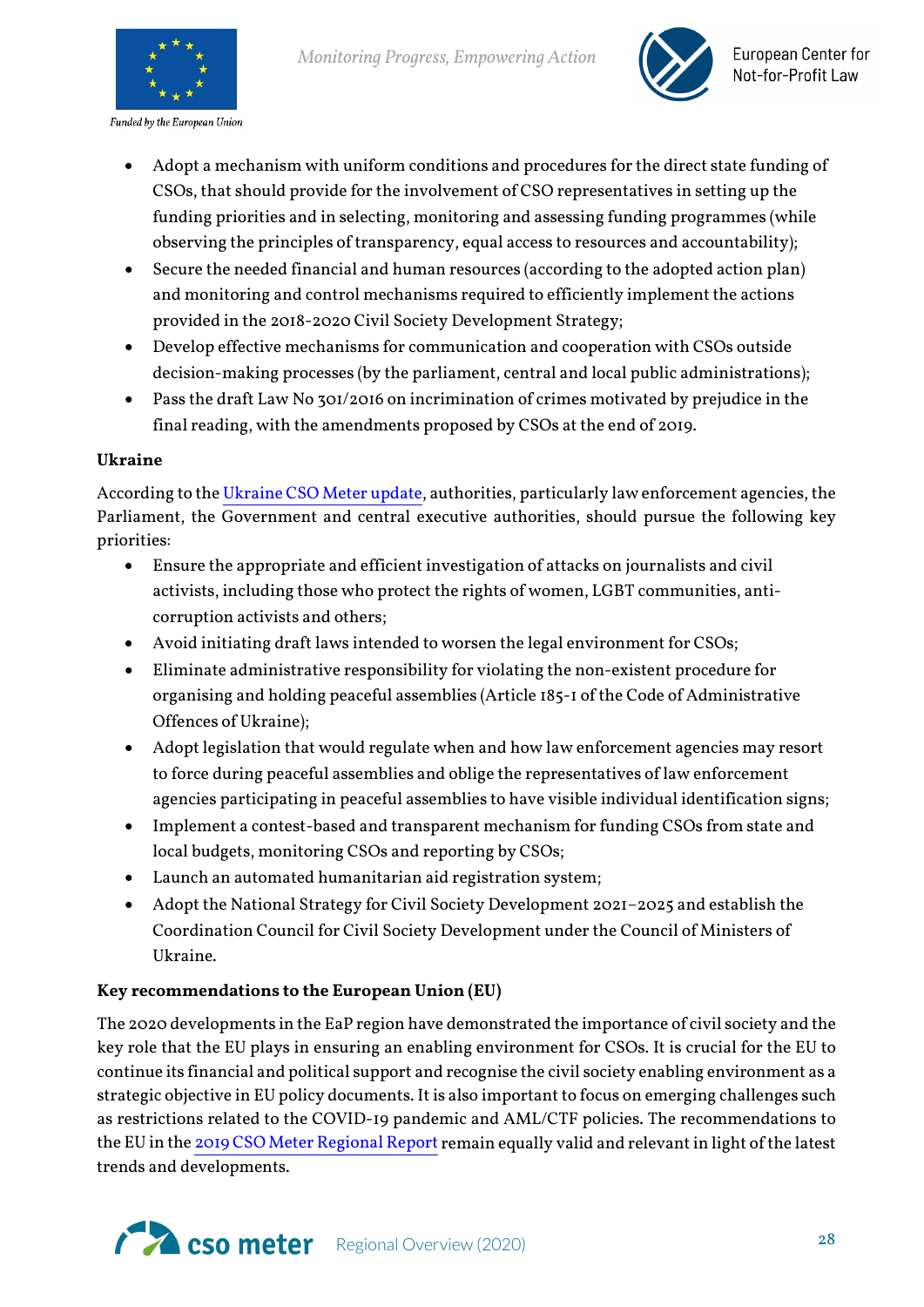



### <span id="page-28-0"></span>**METHODOLOGY AND** BACKGROUND INFORMATION

The Regional Overview 2020 was developed under the project "Monitoring Progress, Empowering Action" supported by the EU and implemented by the European Center for Not-for-Profit Law Stichting (ECNL) in cooperation with country partners in each of the EaP countries. The *CSO Meter - Assessing the civil society environment in the Eastern Partnership countries* aims to support the regular and consistent monitoring of the environment in which CSOs operate in the EaP region.<sup>[22](#page-28-1)</sup> In 2020, we adjusted the CSO Meter to reflect the lessons learned from its practical implementation and address the latest trends, with a special focus on emergency measures due to COVID-19 that have restricted fundamental freedoms.

The six partner organisations conducted monitoring and developed country updates on the situation in each country. With the help of their CSO Meter Advisory Boards, they assessed the progress in integrating international standards in the legislation and its implementation under each of the ten areas and, based on the findings, evaluated whether the situation had improved, deteriorated or remained unchanged compared to the previous year. They also evaluated the overall civil society environment in their countries.

In 2021, ECNL, together with the country partners, will be working to develop a model that will provide standardised assessment of the progression or regression in the legal framework and its implementation that shapes the civil society environment in each EaP country. In this way, by quantifying the qualitative data we will aim to understand the dynamics of change across the years and across the six EaP countries in order to provide clear, easy and visually-appealing information on the developments in the region and their significance for civil society.

<span id="page-28-1"></span><sup>&</sup>lt;sup>22</sup> For more information, see the CSO Meter website[: https://csometer.info/.](https://csometer.info/)